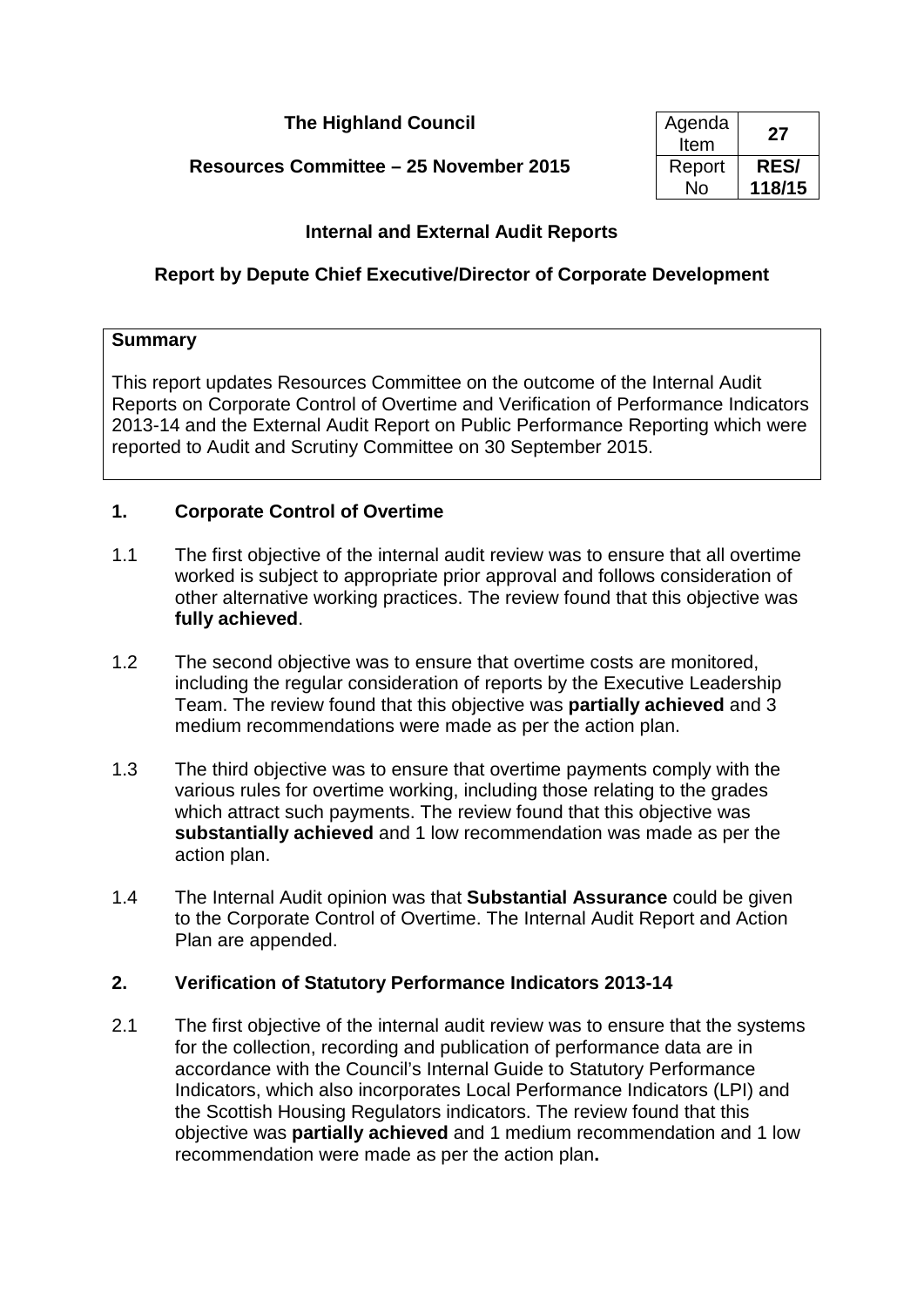- 2.2 The second objective was to ensure that the systems for the collection, recording and publication of SOLACE performance data are in accordance with the SOLACE Benchmarking Guidance. The review found that this objective was **fully achieved.**
- 2.3 The Internal Audit opinion was that **Substantial Assurance** could be given to the Verification of Performance Indicators 2013-14. The Internal Audit Report and Action Plan are appended.

## **3. Public Performance Reporting**

3.1 Audit Scotland recently reviewed and reported on the Council's public performance reporting for 2013/14 and set out new criteria to support improvement activity. An action plan was prepared to improve the Council's future public performance reporting and this was approved by Audit & Scrutiny Committee on 30 September 2015. The Report and Action Plan are appended.

#### **4. Implications**

4.1 There are no resource, legal or Gaelic implications.

In terms of Public Performance Reporting, the audit of some indicators ensures that there are SPIs as evidence for some duties and commitments and also focus on the accessibility of data to the public. These are:

- Equalities: SPIs on Women in management, Disabled Access to Buildings and accessibility of PPR to the public.
- Climate Change/Carbon Clever: Refuse recycling, energy cost and consumption.
- Rural: A range of services including roads maintenance, recycling and waste.
- Risk: The audit of PPR provides the Council with opportunities to improve PPR and thereby meet statutory duties on PPR.

#### **5. Recommendations**

5.1 Resources Committee is invited to note the findings of the Internal and External Audit reports presented to the Audit & Scrutiny Committee on 30 September 2015, and the actions being taken to implement its findings.

#### **Signature:**

**Designation:** Depute Chief Executive/Director of Corporate Development

**Author:** John Batchelor, Head of People & Performance **Date:** 9 November 2015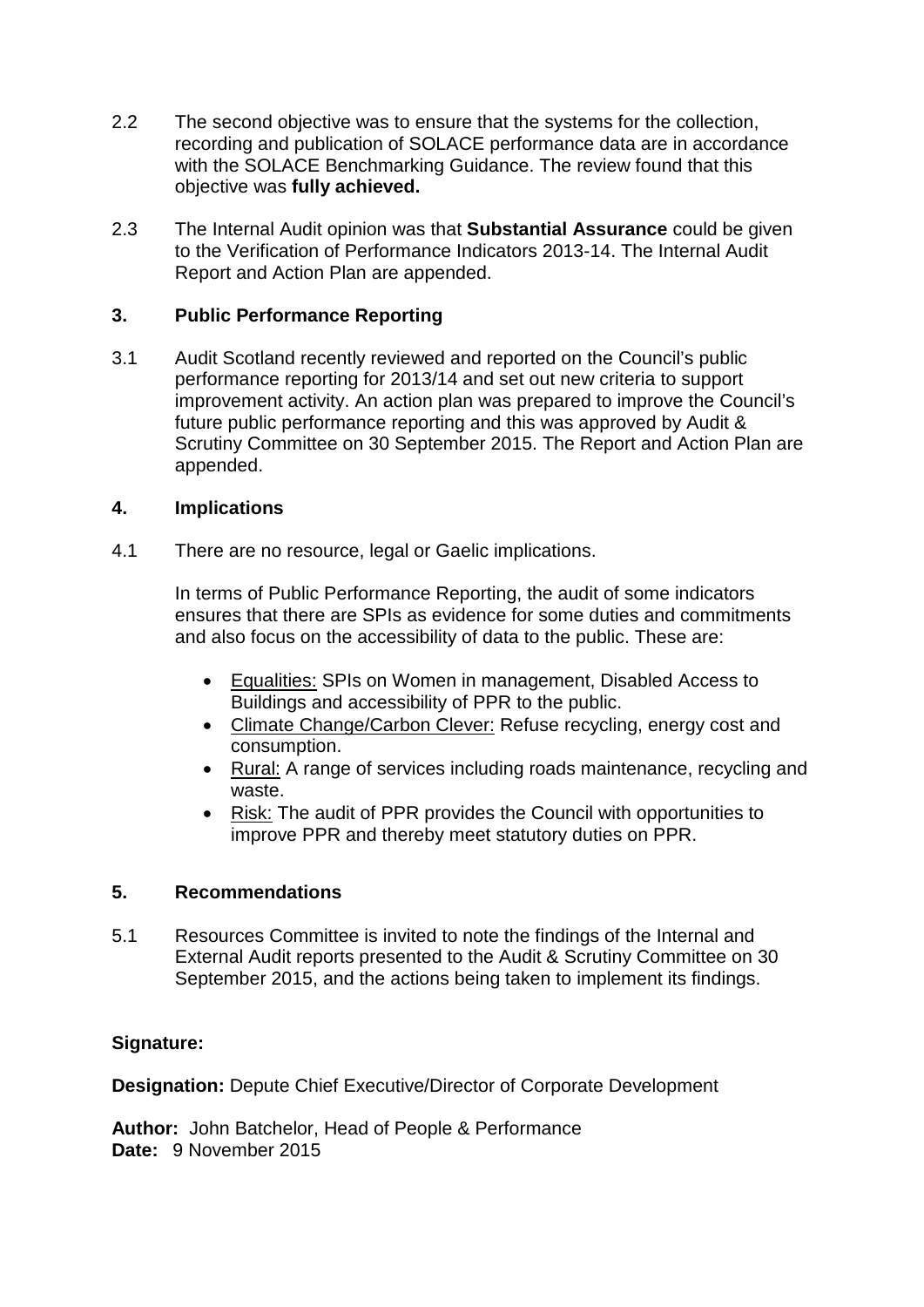

# **INTERNAL AUDIT FINAL REPORT**

# CORPORATE DEVELOPMENT SERVICE/ FINANCE SERVICE

# REVIEW OF CORPORATE CONTROL OF OVERTIME

David Martin Internal Audit Finance Service

#### **AUTHOR DISTRIBUTION**

Depute Chief Executive & Director of Corporate Development All Council Directors Head of People & Performance, Corporate Development Service Payroll & Pensions Manager, Finance Service Audit Scotland

**DRAFT DATE:** 20/08/15 **REF:** HED04/002.bf **FINAL DATE:** 22/09/15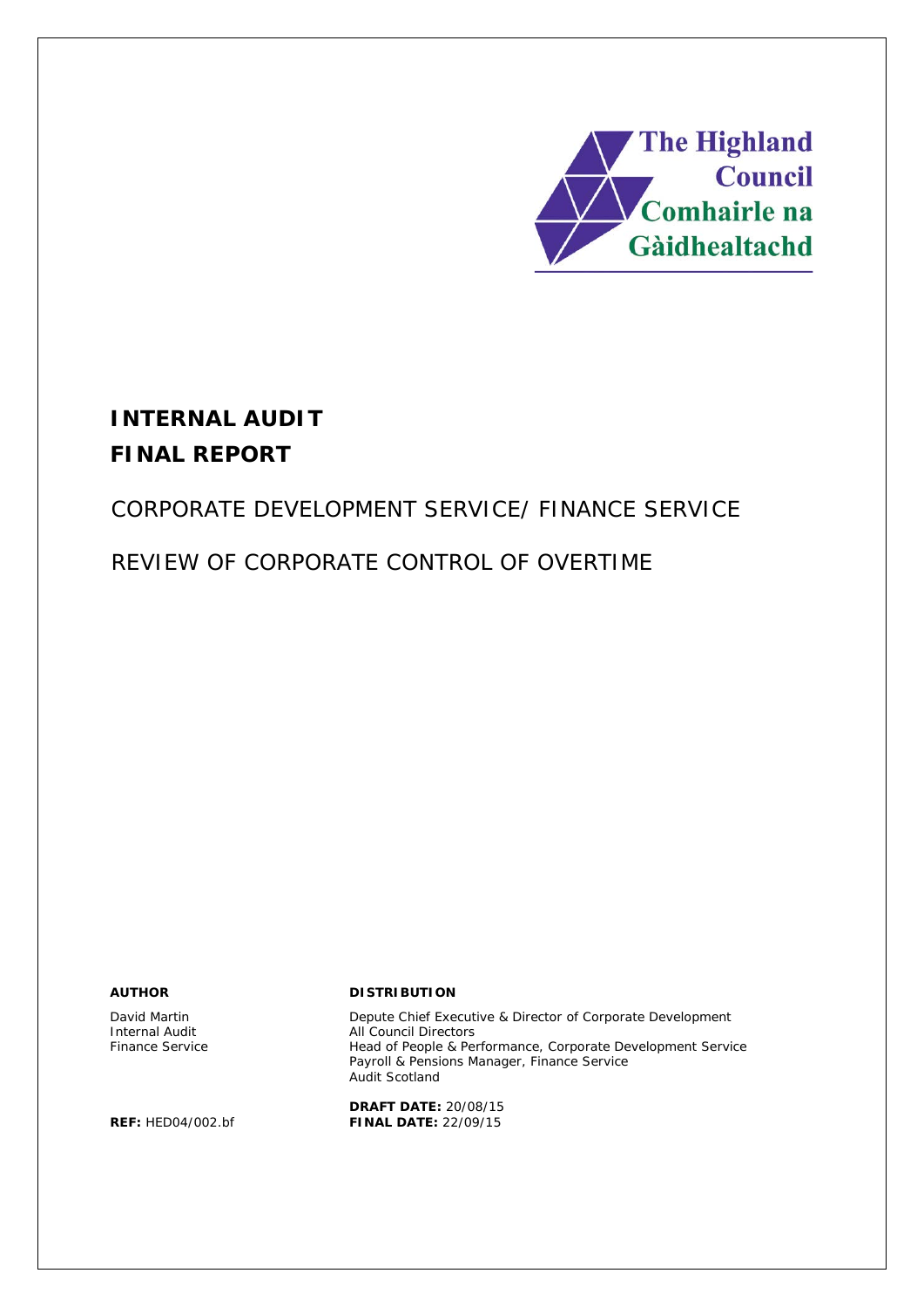#### **Contents**

| 2.                        |  |
|---------------------------|--|
| 3 <sub>1</sub>            |  |
| $\overline{\mathbf{4}}$ . |  |
| 5.                        |  |
| 6.                        |  |
| 7.                        |  |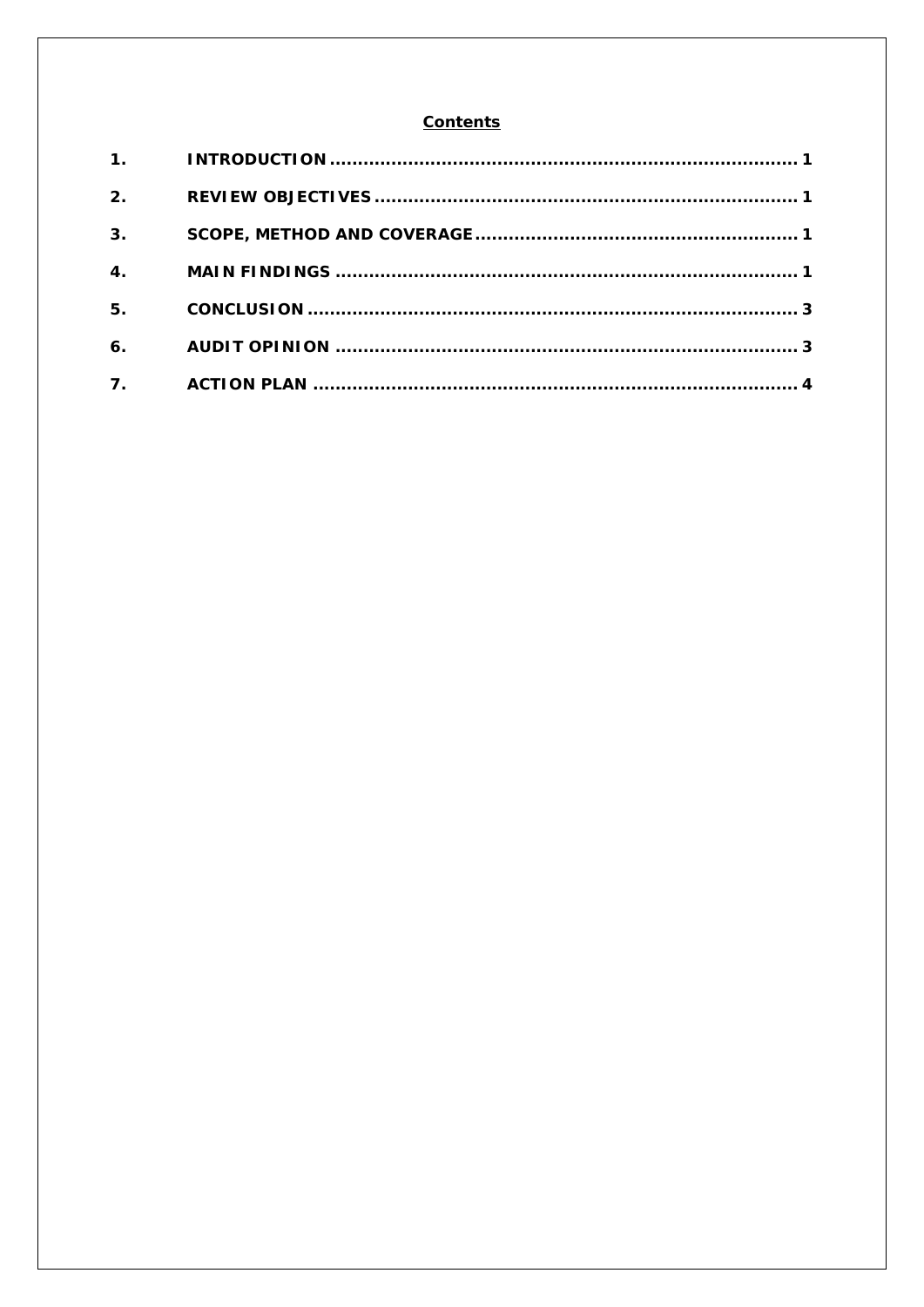#### **1. INTRODUCTION**

This audit was undertaken as part of the 2014/15 Audit Plan and determined and assessed the systems for the control of overtime within all Council Services. The audit also checked compliance with the Council's overtime policy which details the procedures for the authorising and claiming of overtime. Overtime payments for the 12 month period August 2014 to July 2015 was £3.7m.

#### **2. REVIEW OBJECTIVES**

The objectives of the review were to ensure that:

- (i) All overtime worked is subject to appropriate prior approval and follows the consideration of other alternative working practices.
- (ii) Overtime costs are monitored, including the regular consideration of reports by the Executive Leadership Team.
- (iii) Overtime payments comply with the various rules for overtime working, including those relating to the grades which attract such payments.

#### **3. SCOPE, METHOD AND COVERAGE**

The audit reviewed the management of overtime throughout the Council and controls were discussed with Service Management teams, Service Accountants and the Payroll section. The following risks were examined during the audit: Services breach the Highland Council's overtime policy; the Council is paying for unnecessary overtime; and overtime payments are inaccurate.

#### **4. MAIN FINDINGS**

The main findings of the review, referenced to the above review objectives, are as follows:

4.1 This objective was fully achieved. The main control in place is the assessment of alternatives and then the prior approval of overtime by the relevant manager.

There are some Sections where additional work requiring overtime must be carried out by in-house staff due to specialisms and limited training time (e.g. lighting engineers or certain sections of Finance).

The Overtime Policy states that overtime is only approved "after all other alternative working practices have been considered." Some examples of alternative working practices considered by managers to reduce the amount of overtime paid include:

- Sections, such as Catering & Cleaning and Education (e.g. janitorial services), have a working pattern where unsociable hours are paid at plain time.
- Some Sections use Time Off In Lieu (TOIL) or flexi-time systems instead of paid overtime, which reduces the direct cost to the Council.
- The Emergency Planning Section is an example of a section encouraging the use of telephone calls and video conference facilities to prevent travelling time.

Also, overtime can be used to provide efficiencies, such as reducing the need for additional capital expenditure on purchases of refuse vehicles, particularly in rural areas, by using these for longer periods.

4.2 This objective was partially achieved with overtime costs, throughout the Council, monitored using the monthly budget monitoring reports. The new Integra system provides managers with high level reports that detail the overall overtime budget and provides expenditure at individual officer level.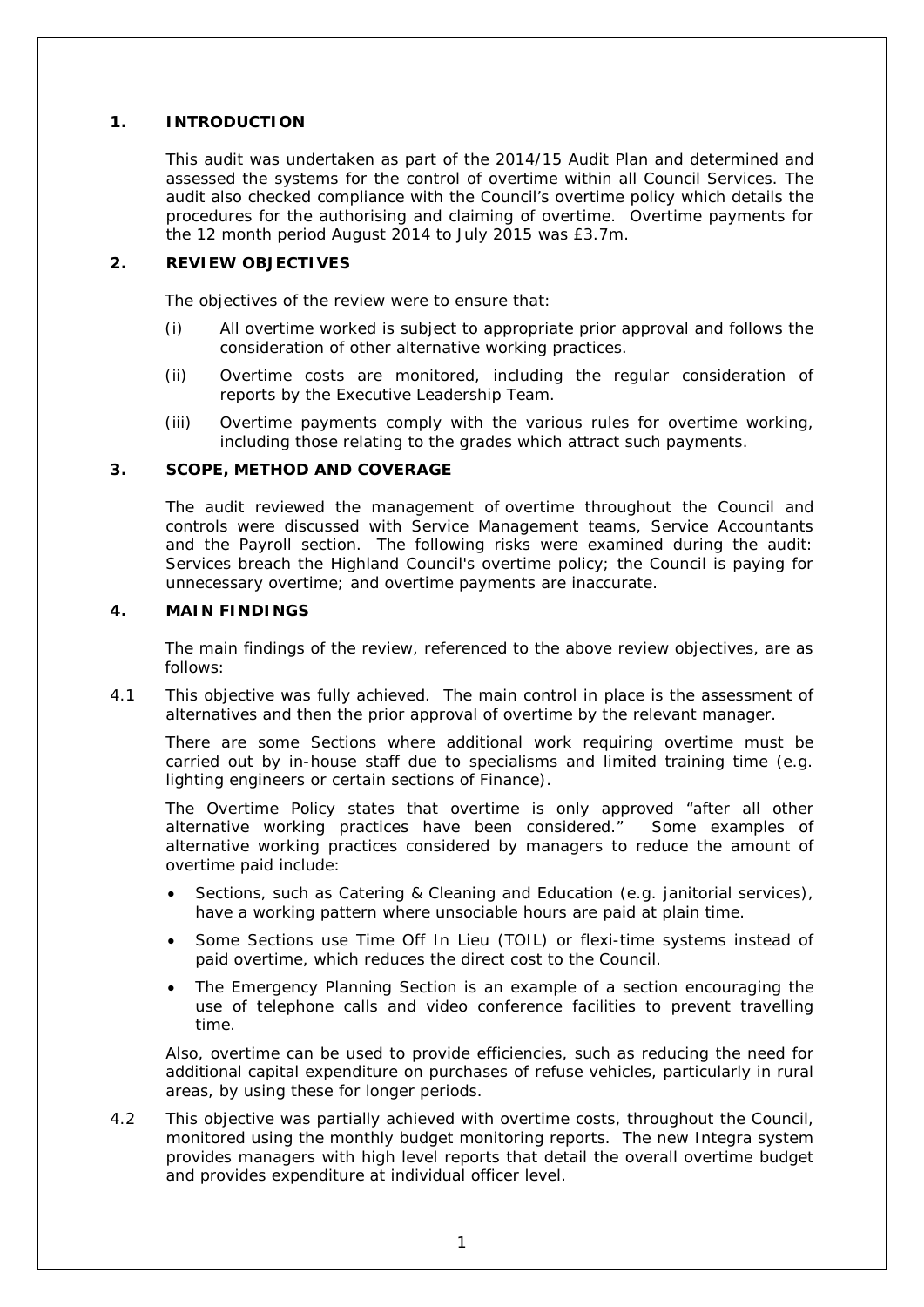The Council has the following overtime budget savings for the financial year 2015/16:

- Community Services has overtime savings of £0.353m along with £0.120m for winter maintenance which includes overtime.
- The Finance Service has a reduction of £0.150m.
- Care & Learning has set a saving of £0.017m, which includes staff overtime and other costs.
- The Transformational Savings Programme Board (TSPB) has agreed further savings of £388,000, approximately half is overtime, and will be spread across all Council Services.
- 4.2.1 The TSPB has put in place a monitoring process, which includes applying a red, amber, yellow, green progress status for saving targets. Community Services will adopt this process to monitor their own saving targets.
- 4.2.2 The Overtime Policy states that *"the Director of Finance/Assistant Chief Executive (now Depute Chief Executive & Director of Corporate Development) will prepare reports for the Senior Management Team* (now Executive Leadership Team*) detailing the extent of the costs involved in overtime working."* Reports have been presented at the ELT, and in particular the ELT scrutinised overtime expenditure last year as part of its budget considerations. There is also now a monthly report to the TSPB on achievement of savings from this budget. However, it would be expected that overtime reporting to the ELT would have been more regular.
- 4.2.3 In addition, a recent hearing of the Council's Appeals Sub-Committee resulted in a substantial amount of overtime (circa 400 hours) being included in a manager's pension calculation. This overtime related to the manager being on standby over the last 12 months of their employment. The manager's pension was therefore increased due to the final salary method of calculation using the Local Government Pension Scheme rules at that time. In this example, it is questioned why it was considered necessary for a manager to be on standby and to undertake the amount of overtime worked, or if this could have been undertaken by lower graded officers at far less cost to the Council. This highlights a concern that there is little control to ensure that officers of the appropriate grade are undertaking standby and overtime duties.
- 4.3 This objective was substantially achieved. All overtime payments made in the twelve month period from September 2013 to August 2014 (24,510) were checked for compliance with the policy for overtime payable to different Highland Council job grades. This was carried out by reviewing the employee's post grade and then checking that grade HC12 and above were not paid overtime, and those between grades HC08 and HC11 were only paid overtime at straight time. There was only one mistake found where time and a half was paid in error, and this resulted in a minor overpayment of £32. Therefore overtime payments are being processed in accordance with the Council's Overtime Policy.

A Harbourmaster was listed as having been paid overtime at double time because he was performing a different role, which was driving a snow plough and paid at a lower grade. However, he would only be due overtime paid at plain rate for his normal role as a Harbourmaster. Therefore this is at odds with the example referred to at 4.2.3 above where a manager worked overtime and was paid at their normal pay grade.

All overtime claims must be authorised by a relevant manager before submission to the Payroll section. However, the SAL 6 overtime claim form does not require the authorising officer to print their name next to their signature authorising the form, making identification of the authorising officer potentially difficult. While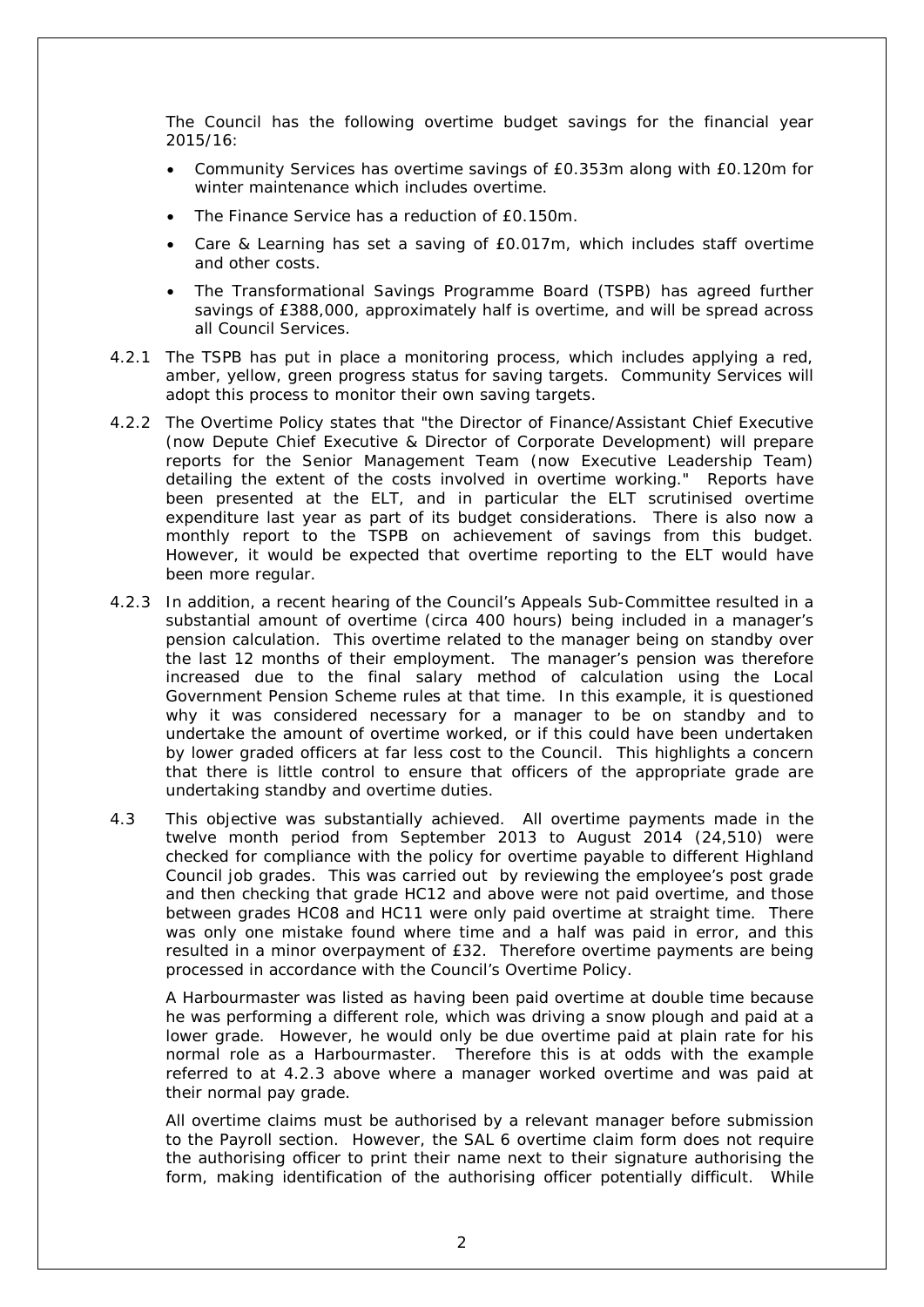the Council, as part of its new paperless regime, is looking to move towards electronic submission of data to Payroll this will not be in place before the new year.

4.3.1 Business Support now compiles data files (Comma Separated Files (CSVs)) which contains all information the payroll system, Resourcelink, requires to pay staff. This is an efficient and effective process as these files interface with Resourcelink automatically, without any further involvement from Payroll staff. It is the responsibility for individual Service managers to provide Business Support and Payroll with the correct payroll information and this is particualary important where CSV files are used. However, during this review, four Council sections stated that they rely on Payroll and Business Support to ensure the correct overtime rates have been submitted contary to the Overtime Policy section 2.2.3.

#### **5. CONCLUSION**

Overall there is good compliance with the rules on overtime and there are innovative solutions being employed which will make the Council more efficient and effective and so reduce the need for overtime. However, further challenging reductions to overtime budgets will invariably require changes to the previous models of service delivery. Also, isolated examples, found during the audit, have highlighted that where overtime is necessary that it should be carried out by officers at an appropriate grade.

The Council should ensure that Services detail how further overtime savings will be delivered, the correct officers are carrying out overtime, and appropriate monitoring systems are in place.

There are 4 recommendations in this report, 3 are classified medium and 1 as a low grade priority. All are due to be fully completed by 30/11/15.

#### **6. AUDIT OPINION**

The opinion is based upon, and limited to, the work performed in respect of the subject under review. Internal Audit cannot provide total assurance that control weaknesses or irregularities do not exist. It is the opinion that **Substantial Assurance** can be given in that while there is generally a sound system, there are minor areas of weakness which put some of the system objectives at risk, and/ or there is evidence that the level of non-compliance with some of the controls may put some of the system objectives at risk. The levels of assurance and their definitions can be found at Appendix 1.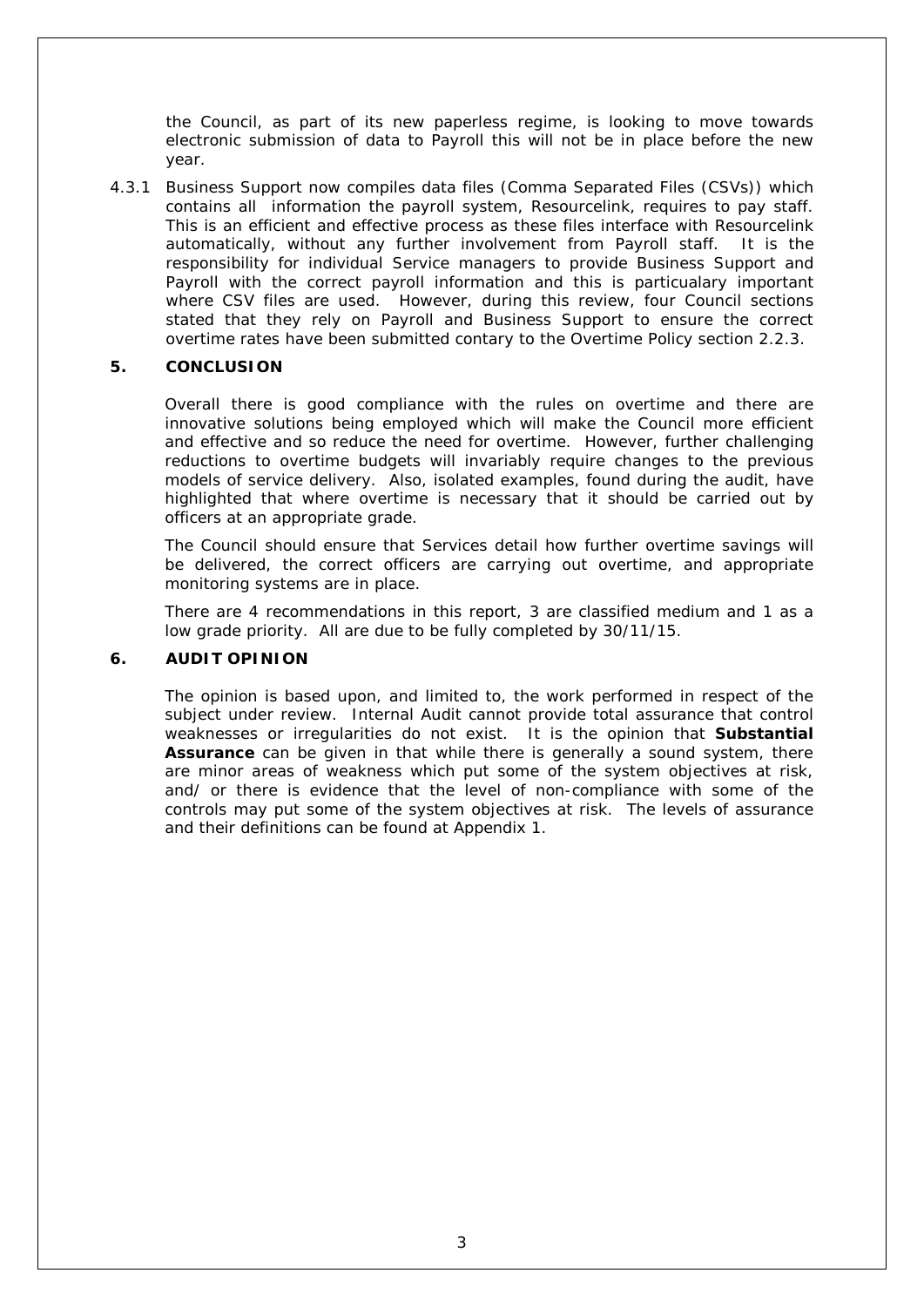#### **7. ACTION PLAN**

The Action Plan contains **4** recommendations as follows:

| <b>Description</b>                                                                              | Priority | <b>Number</b> |
|-------------------------------------------------------------------------------------------------|----------|---------------|
| Major issues that managers need to address as a matter of urgency.                              | High     |               |
| Important issues that managers should address and will benefit the Organisation if implemented. | Medium   |               |
| Minor issues that are not critical but managers should address.                                 | Low      |               |
| <b>Total recommendations</b>                                                                    |          |               |

|               |              |                                                                                                                                                                                                                                                                                                                                                                                                                                                                                                                                                                                                                                                                                                                                                                                     |                                                                                                                                                                   |                                                                                                                                        | <b>IMPLEMENTATION</b>                                                                                               |               |
|---------------|--------------|-------------------------------------------------------------------------------------------------------------------------------------------------------------------------------------------------------------------------------------------------------------------------------------------------------------------------------------------------------------------------------------------------------------------------------------------------------------------------------------------------------------------------------------------------------------------------------------------------------------------------------------------------------------------------------------------------------------------------------------------------------------------------------------|-------------------------------------------------------------------------------------------------------------------------------------------------------------------|----------------------------------------------------------------------------------------------------------------------------------------|---------------------------------------------------------------------------------------------------------------------|---------------|
| <b>REPORT</b> |              |                                                                                                                                                                                                                                                                                                                                                                                                                                                                                                                                                                                                                                                                                                                                                                                     |                                                                                                                                                                   | <b>MANAGEMENT AGREED</b>                                                                                                               | <b>RESPONSIBLE</b>                                                                                                  | <b>TARGET</b> |
| REF.          | <b>GRADE</b> | <b>FINDING</b>                                                                                                                                                                                                                                                                                                                                                                                                                                                                                                                                                                                                                                                                                                                                                                      | <b>RECOMMENDATION</b>                                                                                                                                             | <b>ACTION</b>                                                                                                                          | <b>OFFICER</b>                                                                                                      | <b>DATE</b>   |
| 4.2.1         | Medium       | following<br><b>The</b><br>Council has the<br>overtime budget savings<br>for the<br>financial year 2015/16:<br>Community Services - £0.353m<br>$\bullet$<br>(along with £0.120m for winter<br>which<br>maintenance<br>includes<br>overtime).<br>The Finance Service - £0.150m.<br>$\bullet$<br>Care & Learning - £0.017m<br>$\bullet$<br>(which includes overtime and<br>other costs).<br>Further overtime spending reductions<br>the<br>been<br>agreed<br>have<br>by<br>Transformational Savings Programme<br>Board (TSPB), which is seeking to<br>Travel &<br>reduce overtime and<br>Subsistence budgets by £388,000.<br>The TSPB<br>have put<br>in place<br>monitoring arrangements including<br>guidance on highlighting savings<br>targets as Red, Amber, Yellow and<br>Green. | Services with significant overtime<br>budgets to control should consider<br>using<br>the<br>Transformational<br>Savings<br>Board's<br>monitoring<br>arrangements. | Service<br><b>Directors</b><br>to<br>consider<br>if<br>these<br>arrangements<br>are<br>necessary to supplement<br>the monthly reports. | of<br><b>Directors</b><br>Community<br>Services, Care &<br>Learning, Finance<br>and Development<br>& Infrastructure | 30/11/15      |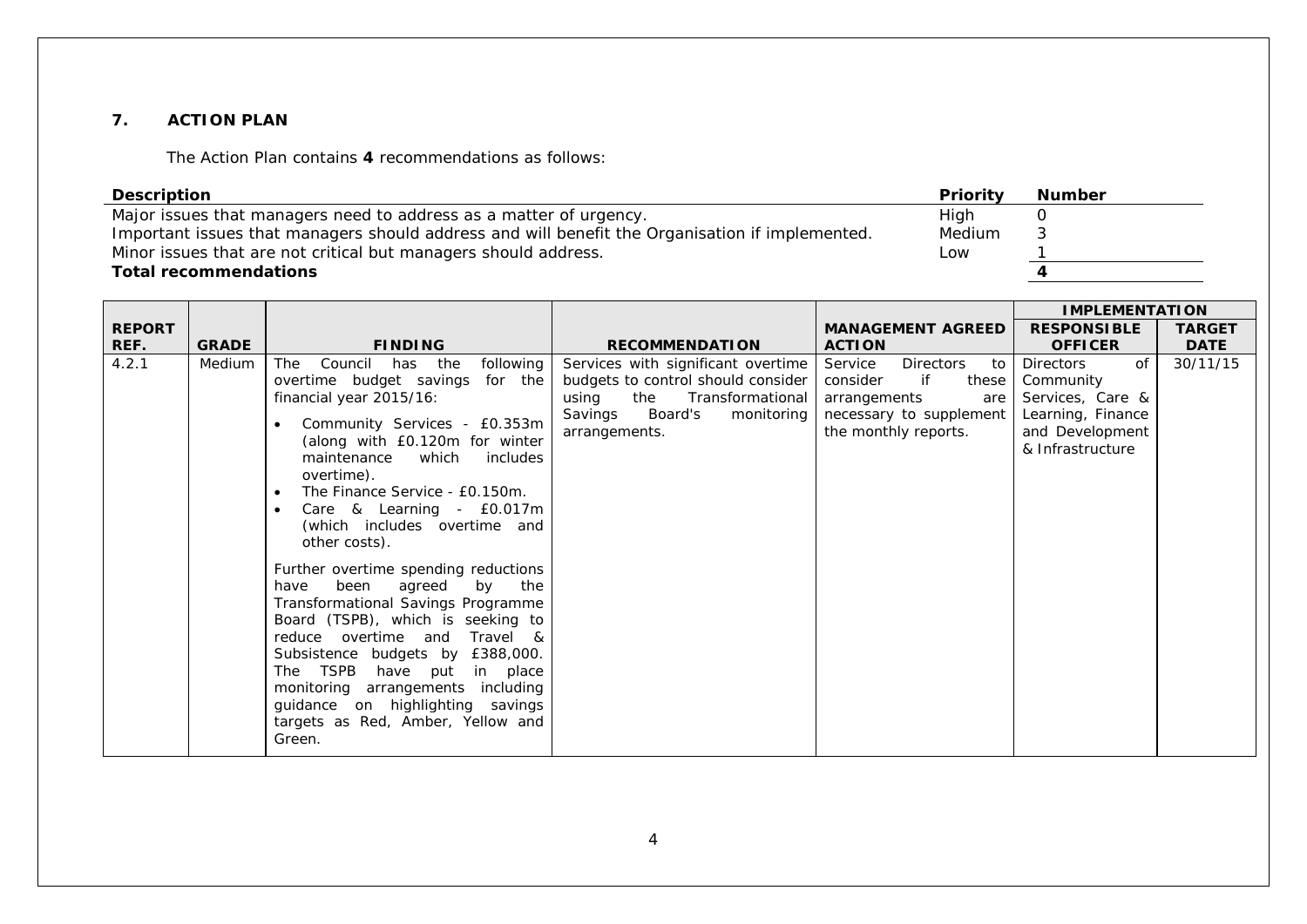|               |              |                                                                                                                                                                                                                                                                                                                                                                                                                                                                                                                                                                             |                                                                                                                                                                                                                                                                                                                                                                                           |                                                                                                                                                                                     | <b>IMPLEMENTATION</b>                                                                   |               |
|---------------|--------------|-----------------------------------------------------------------------------------------------------------------------------------------------------------------------------------------------------------------------------------------------------------------------------------------------------------------------------------------------------------------------------------------------------------------------------------------------------------------------------------------------------------------------------------------------------------------------------|-------------------------------------------------------------------------------------------------------------------------------------------------------------------------------------------------------------------------------------------------------------------------------------------------------------------------------------------------------------------------------------------|-------------------------------------------------------------------------------------------------------------------------------------------------------------------------------------|-----------------------------------------------------------------------------------------|---------------|
| <b>REPORT</b> |              |                                                                                                                                                                                                                                                                                                                                                                                                                                                                                                                                                                             |                                                                                                                                                                                                                                                                                                                                                                                           | <b>MANAGEMENT AGREED</b>                                                                                                                                                            | <b>RESPONSIBLE</b>                                                                      | <b>TARGET</b> |
| REF.          | <b>GRADE</b> | <b>FINDING</b>                                                                                                                                                                                                                                                                                                                                                                                                                                                                                                                                                              | <b>RECOMMENDATION</b>                                                                                                                                                                                                                                                                                                                                                                     | <b>ACTION</b>                                                                                                                                                                       | <b>OFFICER</b>                                                                          | <b>DATE</b>   |
| 4.2.2         | Medium       | The Council's Overtime Policy states<br>"the<br><b>Director</b><br>of<br>that<br>Finance/Assistant Chief Executive will<br>prepare reports for the Senior<br>Management Team (now Executive<br>Leadership Team) detailing the extent<br>of the costs involved in overtime<br>working." However, no such regular<br>reports are produced.                                                                                                                                                                                                                                    | $(1)$ The<br>Head<br>of People<br>$\boldsymbol{\alpha}$<br>Performance and the Executive<br>Leadership<br>Team<br>should<br>review the current<br>policy<br>reporting requirement in the<br>Overtime Policy to ensure it is<br>the most effective way of<br>monitoring overtime and make<br>any necessary changes to the<br>reporting<br>which<br>process,<br>should then be carried out. | (1) A review of what<br>information<br>is<br>currently<br>being  <br>provided is required.<br>Joint report to ELT to<br>determine if changes<br>reporting<br>in<br>are<br>required. | Director of<br>Finance/<br>Head of People &<br>Performance,<br>Corporate<br>Development | 31/10/15      |
|               |              |                                                                                                                                                                                                                                                                                                                                                                                                                                                                                                                                                                             | (2) References in the Overtime<br>Policy to the Assistant Chief<br>Executive (now Depute Chief<br>Executive) and the Senior<br>Management Team (now the<br>Executive Leadership Team)<br>need to be updated.                                                                                                                                                                              | (2) Policy<br>will<br>be<br>updated.                                                                                                                                                | Head of People &<br>Performance,<br>Corporate<br>Development                            | 31/10/15      |
| 4.2.3         | Medium       | A manager at grade HC 11 worked<br>standby and was paid a substantial<br>amount of overtime in their final year<br>of employment.<br>While this payment agreed with the<br>overtime policy, it highlights a need<br>to ensure that officers of the correct<br>grade work standby and overtime in<br>order to ensure that the associated<br>costs are kept to the minimum.<br>A Harbourmaster is paid by the<br>Council to operate a snow plough<br>during the winter and he is paid for<br>this work at the correct rate, which is<br>a lower pay grade than his main role. | The approval of overtime should<br>include a check to ensure that the<br>work is being undertaken by an<br>officer at the appropriate grade.                                                                                                                                                                                                                                              | Policy will be updated.                                                                                                                                                             | Head of People &<br>Performance,<br>Corporate<br>Development                            | 31/10/15      |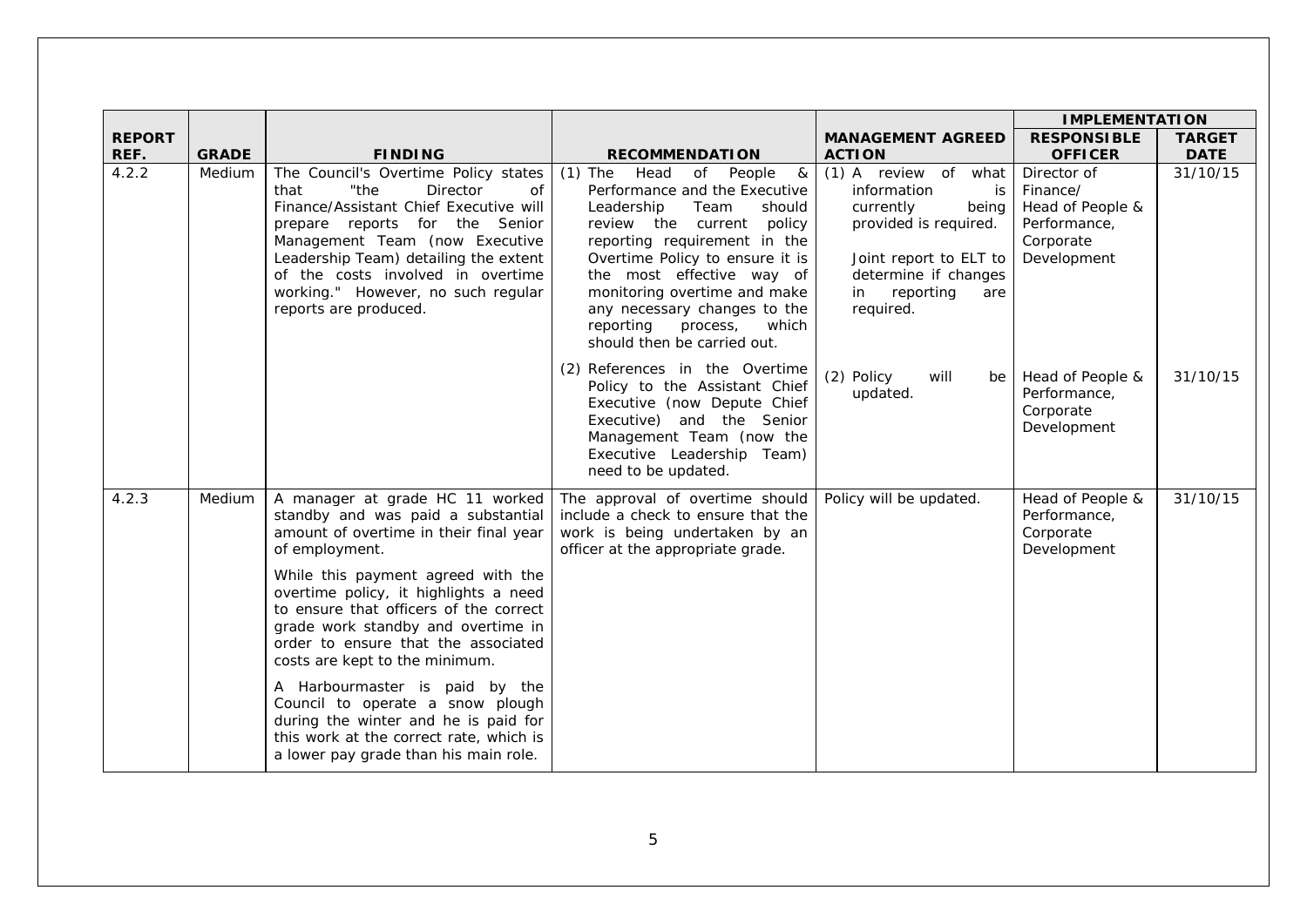|               |              |                                                                                                                                                                                                                                                                                                                                                                                                                                                                                                                                            |                                                                                                                                                                                                                                                                                                                                                                                                                 |                                                                                                                                                                                                                                                                                                                                       | <b>IMPLEMENTATION</b>                                        |               |
|---------------|--------------|--------------------------------------------------------------------------------------------------------------------------------------------------------------------------------------------------------------------------------------------------------------------------------------------------------------------------------------------------------------------------------------------------------------------------------------------------------------------------------------------------------------------------------------------|-----------------------------------------------------------------------------------------------------------------------------------------------------------------------------------------------------------------------------------------------------------------------------------------------------------------------------------------------------------------------------------------------------------------|---------------------------------------------------------------------------------------------------------------------------------------------------------------------------------------------------------------------------------------------------------------------------------------------------------------------------------------|--------------------------------------------------------------|---------------|
| <b>REPORT</b> |              |                                                                                                                                                                                                                                                                                                                                                                                                                                                                                                                                            |                                                                                                                                                                                                                                                                                                                                                                                                                 | <b>MANAGEMENT AGREED</b>                                                                                                                                                                                                                                                                                                              | <b>RESPONSIBLE</b>                                           | <b>TARGET</b> |
| REF.          | <b>GRADE</b> | <b>FINDING</b>                                                                                                                                                                                                                                                                                                                                                                                                                                                                                                                             | <b>RECOMMENDATION</b>                                                                                                                                                                                                                                                                                                                                                                                           | <b>ACTION</b>                                                                                                                                                                                                                                                                                                                         | <b>OFFICER</b>                                               | <b>DATE</b>   |
| 4.3.1         | Low          | The Council's Overtime forms (SAL 6)<br>does not require the authorising<br>officer to print their name, and<br>therefore some authorisers will not be<br>identifiable from their signature.<br>Four Council sections are relying on<br>Payroll to ensure the correct overtime<br>rates are paid contary to the<br>Overtime Policy, which states in<br>section 2.2.3 that "all overtime must"<br>be approved prior to it being worked."<br>Also, section 2.3.2 details the amount<br>of overtime which can be paid for<br>each post grade. | SAL 6 forms should have a<br>(1)<br>added<br>section<br>requiring<br>authorising officers<br>to print<br>their name<br>their<br>to<br>next<br>An alternative<br>signature.<br>online<br>Sharepoint<br>system<br>should be considered for the<br>recording and authorising of<br>overtime.<br>Sharepoint would<br>then automatically record the<br>officer authorising the form<br>using their online user name. | $(1)$ Sal 6 forms to be<br>amended<br>and I<br>guidance<br>issued to<br>include<br>the printed<br>of<br>the<br>name<br>authorising officer.<br>The Council as part<br>of its new paperless<br>regime is looking to<br>towards<br>move<br>electronic submission<br>of data to Payroll. Sal<br>6 forms are already<br>being phased out. | Payroll &<br>Pensions<br>Manager, Finance<br>Service         | 30/11/15      |
|               |              |                                                                                                                                                                                                                                                                                                                                                                                                                                                                                                                                            | (2) The Overtime Policy should<br>include a section reminding<br>authorising officers that it is<br>their responsibility to check<br>overtime<br>claims<br>that<br>are<br>before<br>they<br>correct<br>are<br>authorised.                                                                                                                                                                                       | Policy to be amended<br>(2)<br>include<br>this I<br>to<br>section.                                                                                                                                                                                                                                                                    | Head of People &<br>Performance,<br>Corporate<br>Development | 31/10/15      |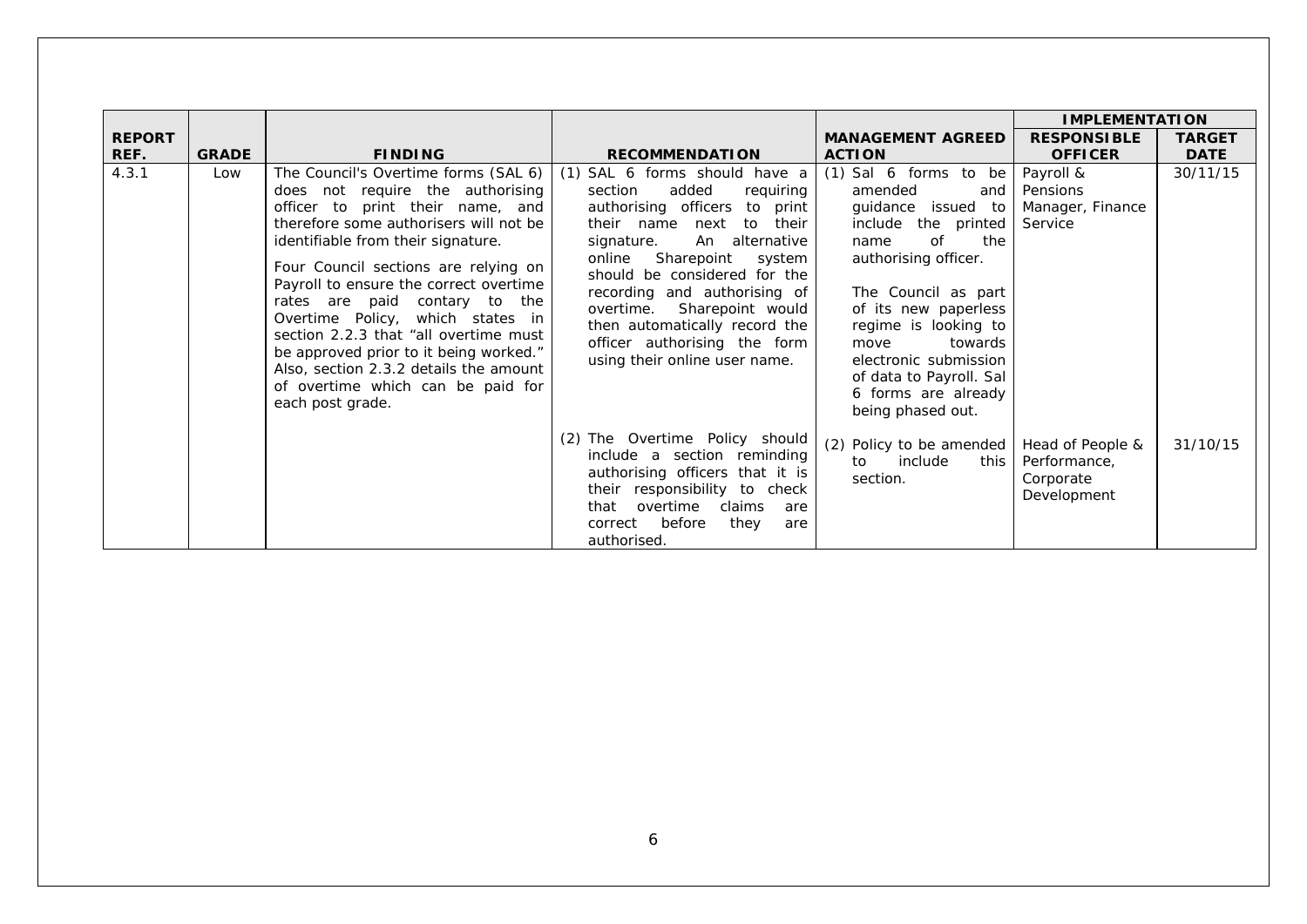## **Appendix 1**

## **Internal Audit Opinion**

| Level                        | <b>Definition</b>                                                                                                                                                                                                                                                               |
|------------------------------|---------------------------------------------------------------------------------------------------------------------------------------------------------------------------------------------------------------------------------------------------------------------------------|
| <b>Full Assurance</b>        | There is a sound system of control designed to achieve the<br>system objectives and the controls are being consistently<br>applied.                                                                                                                                             |
| <b>Substantial Assurance</b> | While there is generally a sound system, there are minor<br>areas of weakness which put some of the system objectives<br>at risk, and/ or there is evidence that the level of non-<br>compliance with some of the controls may put some of the<br>system objectives at risk.    |
| Reasonable Assurance         | Whilst the system is broadly reliable, areas of weakness have<br>been identified which put some of the system objectives at<br>risk, and/ or there is evidence that the level of non-<br>compliance with some of the controls may put some of the<br>system objectives at risk. |
| <b>Limited Assurance</b>     | Weaknesses in the system of controls are such as to put the<br>system objectives at risk, and/ or the level of non-compliance<br>puts the system objectives at risk.                                                                                                            |
| <b>No Assurance</b>          | Control is generally weak, leaving the system open to<br>significant error or abuse, and/ or significant non-compliance<br>with basic controls leaves the system open to error or abuse.                                                                                        |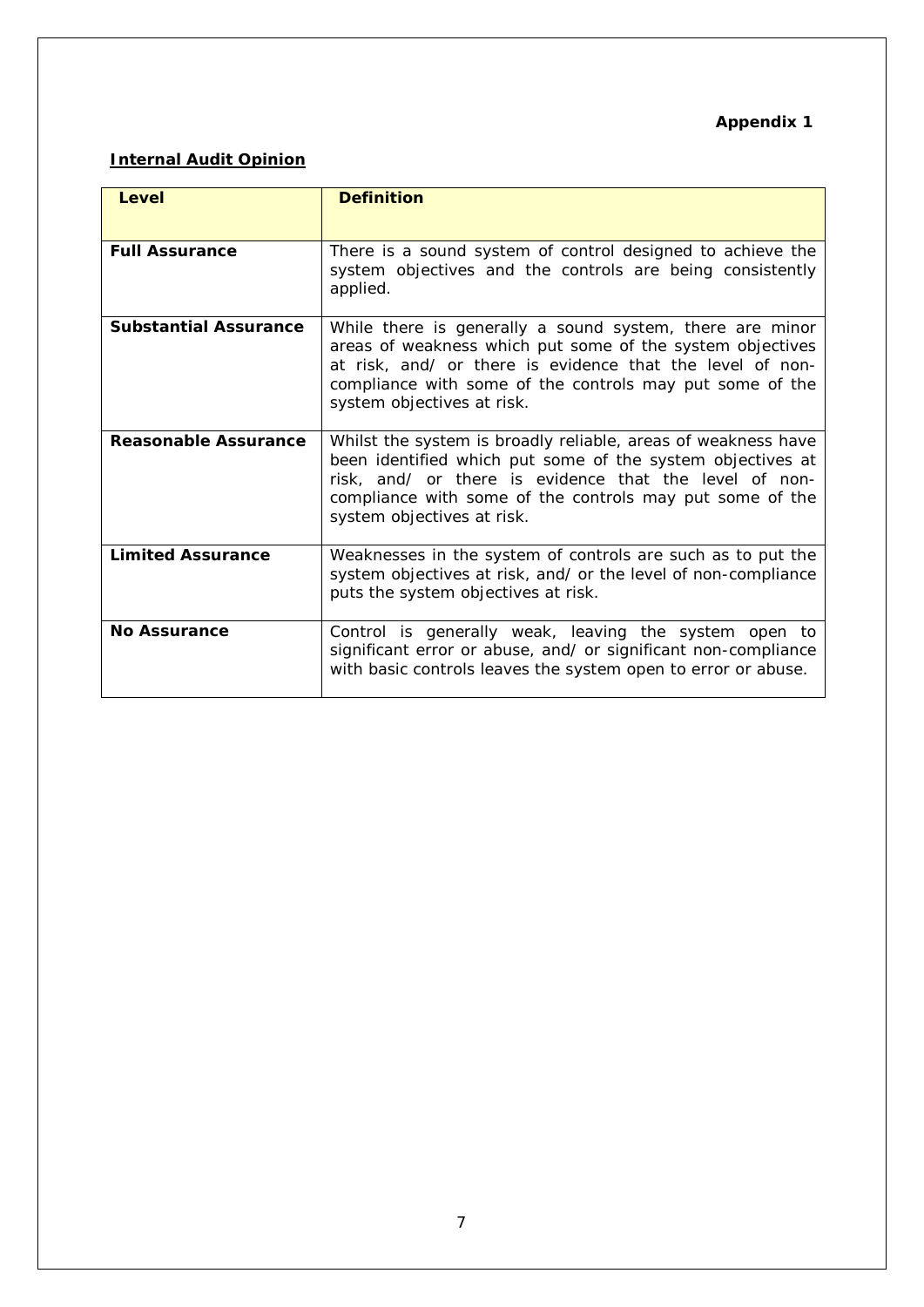

# **INTERNAL AUDIT FINAL REPORT**

# CORPORATE DEVELOPMENT SERVICE

VERIFICATION OF PERFORMANCE INDICATORS 2013-14

Edward Towers Internal Audit Finance Service

#### **AUTHOR DISTRIBUTION**

Depute Chief Executive & Director of Corporate Development Director of Finance Head of People and Performance, Corporate Development Service Corporate Performance Manager, Corporate Development Service Head of Revenues and Business Support, Finance Service Operations Manager (HQ), Finance Service Audit Scotland

|                   | <b>DRAFT DATE:</b>    | 17/06/15 |
|-------------------|-----------------------|----------|
|                   | <b>RE-DRAFT DATE:</b> | 30/06/15 |
| REF: HBB02/001.bf | <b>FINAL DATE:</b>    | 18/08/15 |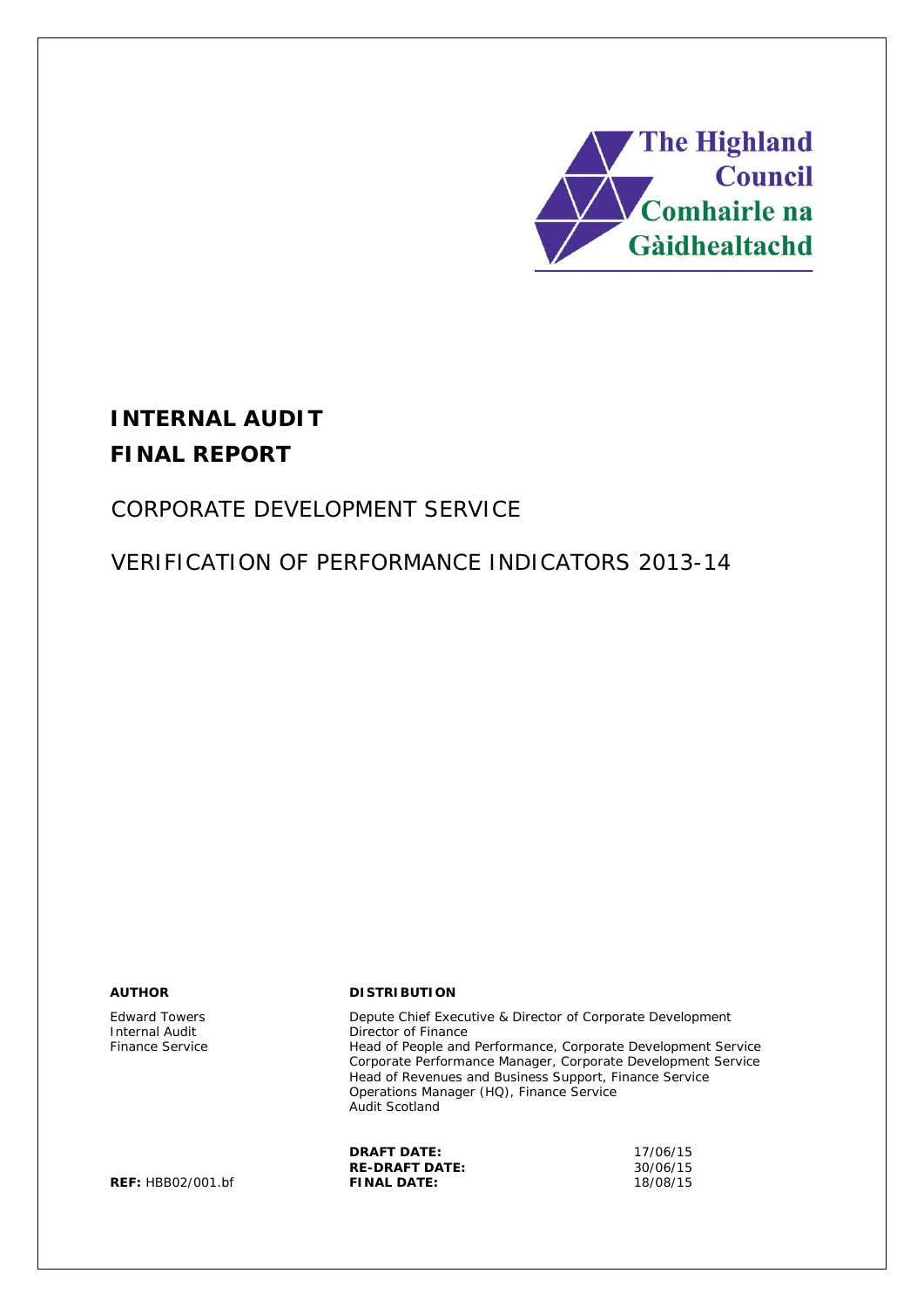#### **Contents**

| $\mathbf 1$ . | <b>INTRODUCTION</b>               | $\mathbf 1$  |
|---------------|-----------------------------------|--------------|
| 2.            | <b>REVIEW OBJECTIVE</b>           | 1            |
| 3.            | <b>SCOPE, METHOD AND COVERAGE</b> | 1            |
| 4.            | <b>MAIN FINDINGS</b>              | 1            |
| 5.            | <b>CONCLUSION</b>                 | $\mathbf{2}$ |
| 6.            | <b>AUDIT OPINION</b>              | $\mathbf{2}$ |
| 7.            | <b>ACTION PLAN</b>                | 4            |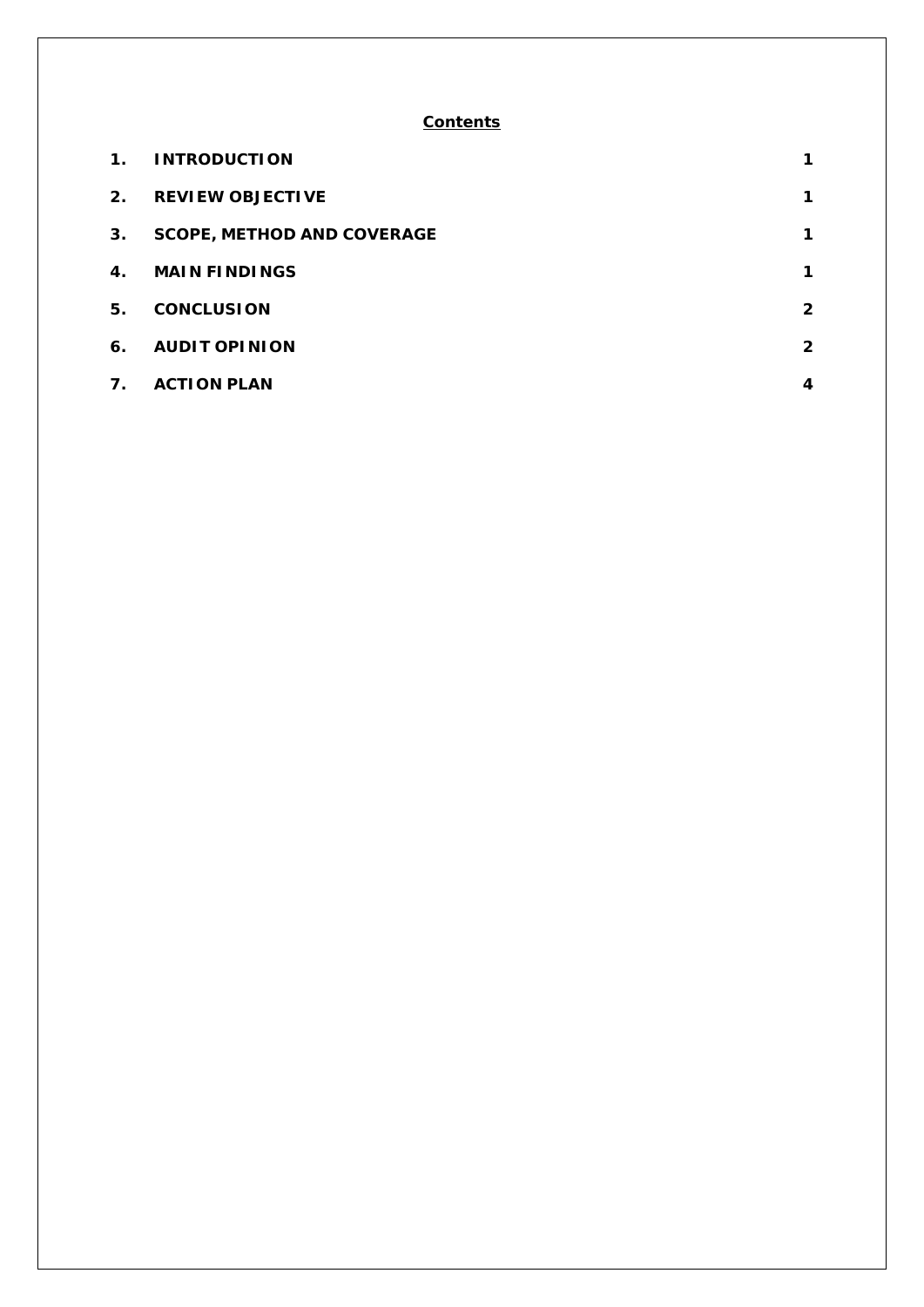#### **1. INTRODUCTION**

This audit was undertaken as part of the annual plan for 2014/15. The purpose of this report is to record the findings of a recently completed Internal Audit review regarding the accuracy of the Statutory Performance Indicators (SPIs), the Local Performance Indicators (LPIs) and the SOLACE indicators relating to the financial year 2013/14.

#### **2. REVIEW OBJECTIVES**

The objectives of the review were to ensure that:

- (i) The systems for the collection, recording and publication of performance data are in accordance with the Council's Internal Guide to Statutory Performance Indicators, which also incorporates Local Performance Indicators (LPI) and the Scottish Housing Regulators indicators.
- (ii) The systems for the collection, recording and publication of SOLACE performance data are in accordance with the SOLACE Benchmarking Guidance.

#### **3. SCOPE, METHOD AND COVERAGE**

This audit was undertaken in two stages as detailed below:

- Stage 1 The audit examined a sample of Performance Indicators to ensure that these had been calculated in accordance with the requirements of the Council's Internal Guide. This Guide sets out the Council's approach to meeting the Accounts Commissions Direction and the requirements of the Local Government Act 1992. Following discussion with the Corporate Performance Manager, 7 indicators were selected:
	- o 1a Percentage of tenants satisfied with the overall service provided by their landlord;
	- $o$  1c Cost per payslip produced;
	- o 1e Number of invoices paid within 30 calendar days of receipt as a percentage of all invoices paid;
	- o 2c Percentage of court reports submitted to court by due date (12pm the day before);
	- o 2e Number of businesses supported by Council Economic Development and Business Gateway activities;
	- o 2h Rent collected as percentage of total rent due in the reporting year;
	- o 2i Average time between domestic noise compliant and attendance on site.
- Stage 2 The audit also examined the arrangements for the collection, reporting and publication of the Council's SOLACE data which is undertaken in November each year. This work was delayed as the SOLACE data was not released until January 2015. 4 indicators were selected based on those with the greatest positive or negative movement in the Scottish Councils quartile rankings:
	- o Culture and Leisure (C&L 5d) : Percentage of adults satisfied with leisure facilities;
	- o Adult Social Care (SW 5) : The net cost of Residential Care Services per Older Adult (+65) per week;
	- o Children's Services (CHN 10) : Percentage of adults satisfied with local schools;
	- o Housing Services (HSN 2/SHR 34) : Percentage of rent due lost through properties being empty during the last year.

#### **4. MAIN FINDINGS**

The main findings of the review, referenced to the above review objectives, are as follows: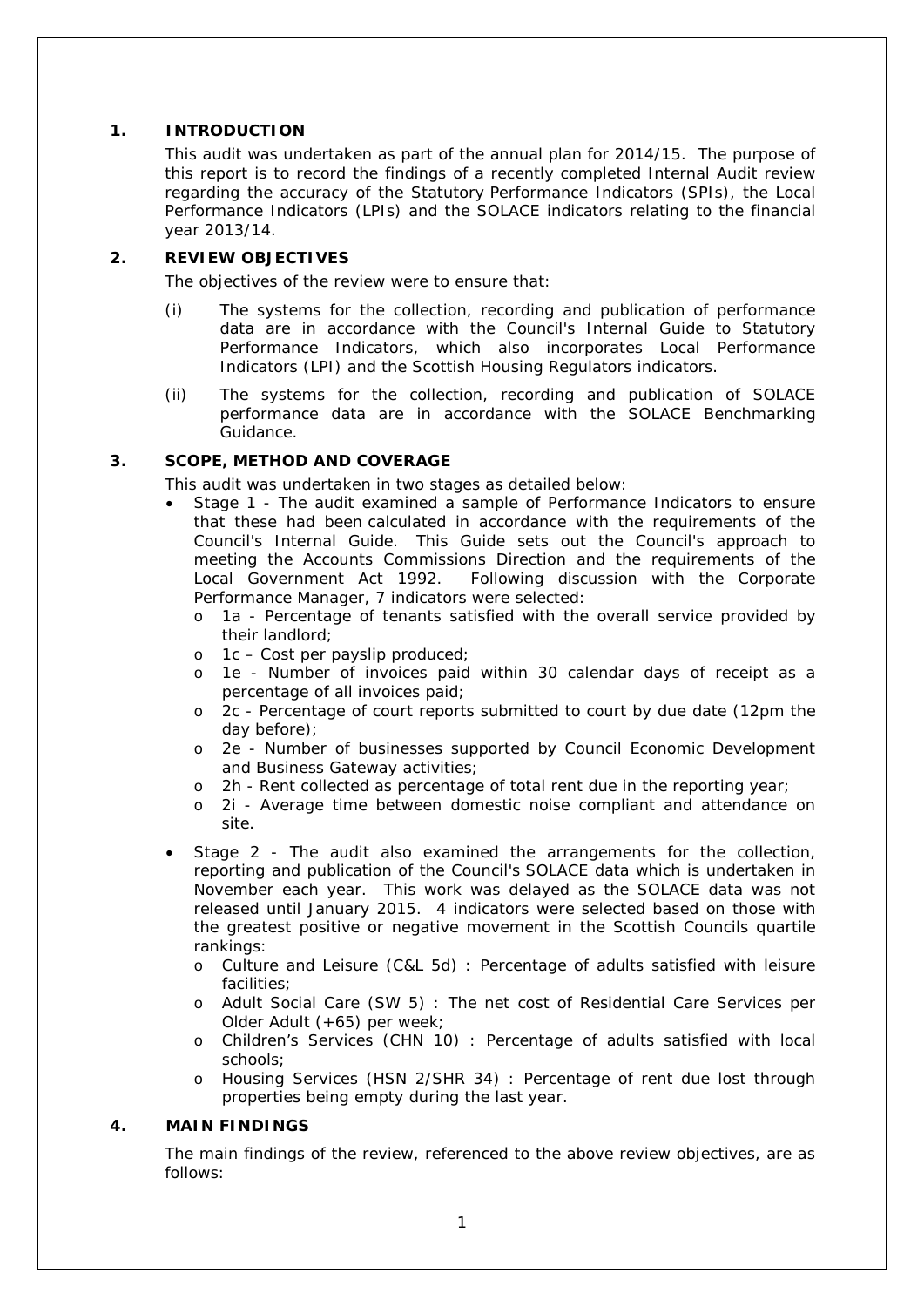- 4.1 This objective was partially achieved as 4 indicators were considered complete and accurate, however 2 indicators required re-calculation (indicators 1c and 2c), and 1 indicator was deemed unreliable (indicator 1e). The re-calculated indicators were subsequently reviewed and found to be reliable.
- 4.1.1 Indicator 1e was classified as unreliable as it has not been calculated in accordance with the prescribed definition. The criterion for this indicator is set by the Local Government Benchmarking Framework (LGBF) which includes all 32 Scottish Councils and has developed a common approach to benchmarking. This states "*Invoices to be counted are those which fall within the scope of VAT (including zero rated and exempt items). Therefore, payments to small businesses not large enough to fall within the scope of VAT will not be reflected in this indicator*". However, invoices from small businesses are included within the Council's calculation as the accounting system is not set up to exclude payments to small businesses. Instead, the time taken to pay all invoices received by the Council is measured and is considered to be more meaningful. In addition, the data that should be excluded is likely to include local businesses, which the Council wishes to ensure are paid on time and therefore it is important to measure this.

The 2014/15 indicator has also been produced in the same way but following significant efforts by the Operations Manager (HQ), an analysis of the February and March 2015 data has been undertaken. This analysis breaks down the performance for all paid invoices and those which exclude VAT, demonstrating that these are virtually the same as a minor difference of 0.05% was shown.

- 4.1.2 There were also issues where Services failed to comply with the requirements of the Council's Internal Guidance:
	- The Guidance includes a timetable, which is updated annually, to ensure that indicators are published by 30th September. However, there were delays in the provision of the indicator figures from the Care and Learning Service, the Finance Service and the Chief Executive's Office. Failure to adhere to deadlines increases the risk of delay and subsequent late publication of performance indicator data.
	- A variance form should be completed detailing any variation of more than  $+/-$ 5% between the current and previous year's indicator, which should be submitted to the Council's Co-ordinator. However, there were 7 indicators from the Chief Executive's Office (1) and the Development & Infrastructure (4), Care and Learning (1), and Corporate Development (1) Services, where the variance forms were not submitted as required.
- 4.2 This objective was fully achieved as all 4 indicators were considered reliable and prepared in accordance with the LGBF guidance.

#### **5. Conclusion**

The main issues identified relate to the need for Service officers to pursue a change in the indicator's definition with the Local Government Benchmarking Framework and comply with the Council's Internal Guidance. There are 2 recommendations made as a result of this audit consisting of 1 medium and 1 low grade priority. The recommendations have been accepted by management, with the resultant agreed actions having been implemented.

#### **6. Audit Opinion**

The opinion is based upon, and limited to, the work performed in respect of the subject under review. Internal Audit cannot provide total assurance that control weaknesses or irregularities do not exist. It is the opinion that **Substantial Assurance** can be given in that while there is generally a sound system, there are minor areas of weakness which put some of the system objectives at risk, and/ or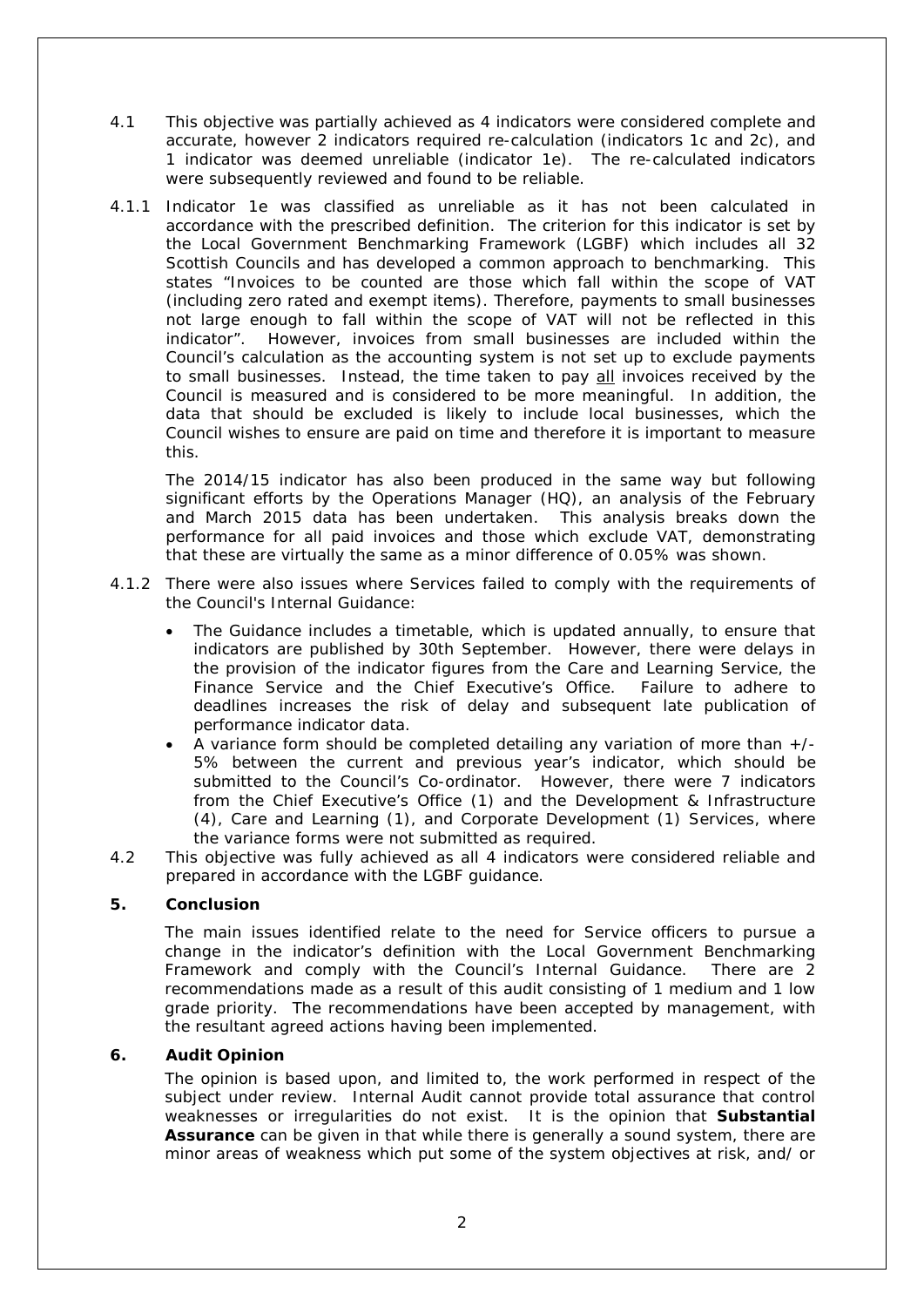there is evidence that the level of non-compliance with some of the controls may put some of the system objectives at risk.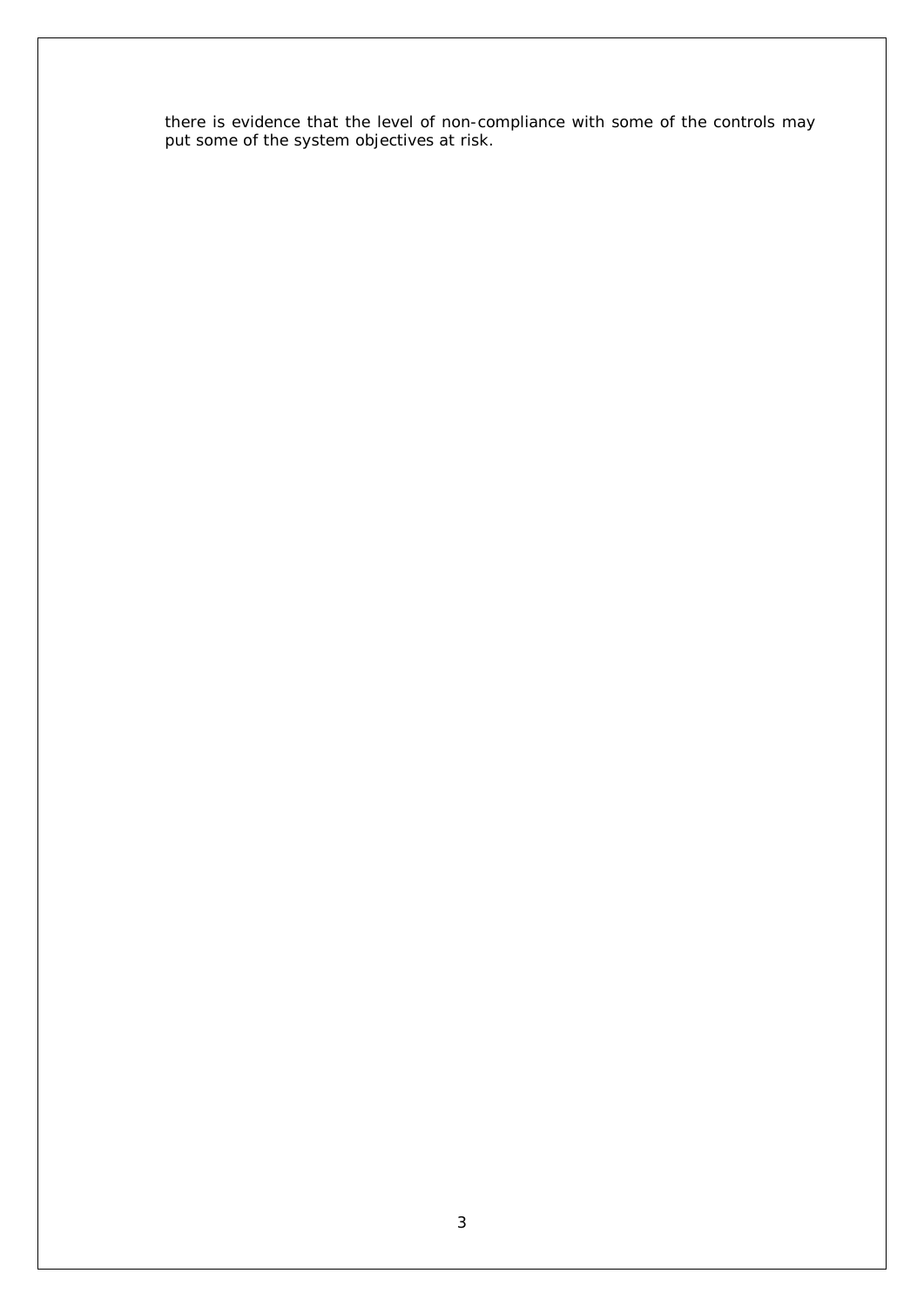#### **7. ACTION PLAN**

The Action Plan contains **2** recommendations as follows:

| <b>Description</b>                                                                              | Priority | <b>Number</b> |
|-------------------------------------------------------------------------------------------------|----------|---------------|
| Major issues that managers need to address as a matter of urgency.                              | High     |               |
| Important issues that managers should address and will benefit the Organisation if implemented. | Medium   |               |
| Minor issues that are not critical but managers should address.                                 | Low      |               |
| <b>Total recommendations</b>                                                                    |          |               |

|               |              |                                                                                                                                                                                                                                                                                                                                                                                                                                                                                             |                                                                                                                                                                                                                                                                                                                                |                                                                                                                                                                                                           | <b>IMPLEMENTATION</b>               |               |
|---------------|--------------|---------------------------------------------------------------------------------------------------------------------------------------------------------------------------------------------------------------------------------------------------------------------------------------------------------------------------------------------------------------------------------------------------------------------------------------------------------------------------------------------|--------------------------------------------------------------------------------------------------------------------------------------------------------------------------------------------------------------------------------------------------------------------------------------------------------------------------------|-----------------------------------------------------------------------------------------------------------------------------------------------------------------------------------------------------------|-------------------------------------|---------------|
| <b>REPORT</b> |              |                                                                                                                                                                                                                                                                                                                                                                                                                                                                                             |                                                                                                                                                                                                                                                                                                                                | <b>MANAGEMENT AGREED</b>                                                                                                                                                                                  | <b>RESPONSIBLE</b>                  | <b>TARGET</b> |
| REF.          | <b>GRADE</b> | <b>FINDING</b>                                                                                                                                                                                                                                                                                                                                                                                                                                                                              | <b>RECOMMENDATION</b>                                                                                                                                                                                                                                                                                                          | <b>ACTION</b>                                                                                                                                                                                             | <b>OFFICER</b>                      | <b>DATE</b>   |
| 4.1.1         | Medium       | of the indicators examined was<br>deemed to be unreliable (SPI 1e -<br>The number of invoices paid within<br>30 calendar days of receipt as a<br>percentage of all invoices paid) as<br>invoices from small businesses are<br>within the calculation,<br>included<br>contrary to the guidance.<br>However, this does not mean that<br>the underlying data is inaccurate;<br>instead the information provided is<br>more comprehensive as it measures<br>the Council's performance in paying | Whilst this<br>indicator must<br>be<br>classified<br>unreliable,<br>as<br>the<br>Council's approach to measuring<br>this data is considered to be more<br>meaningful.<br>Therefore, it is<br>recommended that the<br>Council<br>continues to pursue a change in<br>the indicator's definition to include<br>all invoices paid. | the<br><b>Discuss</b><br>metadata<br>with the<br>Improvement<br>Service<br>and<br>seek<br>alignment<br>in approach<br>nationally.                                                                         | Corporate<br>Performance<br>Manager | Completed     |
|               |              | all invoices received.                                                                                                                                                                                                                                                                                                                                                                                                                                                                      |                                                                                                                                                                                                                                                                                                                                |                                                                                                                                                                                                           |                                     |               |
| 4.1.2         | Low          | The Council's Internal Guidance was<br>not adhered to as there were delays<br>in the provision of indicator figures,<br>and 7 indicators were submitted<br>without the required variance form.                                                                                                                                                                                                                                                                                              | The<br>Corporate<br>Performance<br>Manager should remind Services<br>about the requirements to adhere<br>to the Council's Internal Guidance,<br>including the timetable for the<br>submission of the indicators and<br>variance forms.                                                                                         | Guidance<br>Annual<br>and<br>timetable supplemented<br>stand-alone<br>with<br>timetable on SPI web<br>resource under roles and<br>responsibilities.<br>Reminders issued to all<br>Services not complying. | Corporate<br>Performance<br>Manager | Completed     |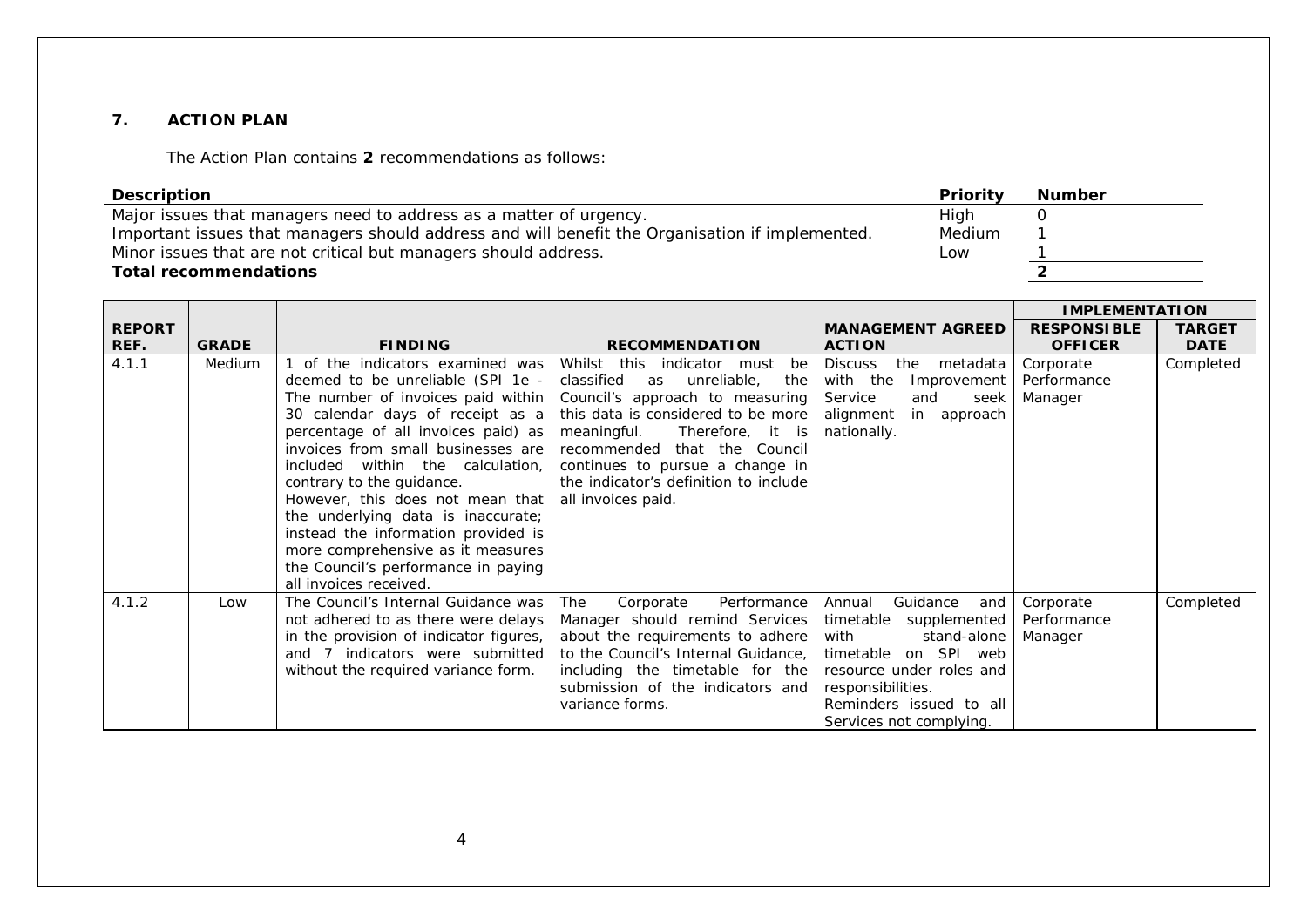## **Audit & Scrutiny Committee**

30 September 2015

| Agenda<br>Item |  |
|----------------|--|
| Report<br>N٥   |  |

# **Public Performance Reporting – meeting Annual Audit Direction 2013/14**

Report by the Head of People & Performance

#### **Summary**

Audit Scotland recently reviewed and reported on the Council's public performance reporting for 2013/14 and set out new assessment criteria to support improvement activity. An action plan has been prepared following review of this report aimed at improving our future public performance reporting.

## **1. Background**

- 1.1 During 2013 we reviewed Service by Service our approach to meeting the Annual Audit Direction (AAD) and this changed the Statutory Performance Indicator (SPI) data set for reporting from 2013/14 onwards. This also took into account the requirement to include the local government benchmarking framework (LGBF). This review addressed most of the weaknesses identified in the previous audit of our Public Performance Reporting (PPR), as best could be judged, given the assessment criteria were unknown.
- 1.2 The Accounts Commission via Audit Scotland issued a further review of Scottish Local Authorities PPR and compliance with the Annual Audit Direction for the 2013/14 in July 2015. This again covered reporting performance across a range of key activity areas covered by the AAD through statutory performance indicators and how we report our performance to the public. This review was against an extended set of criteria which are not part of the current AAD and therefore were again unknown to Councils. A summary of the overall assessment is attached as appendix 1 of this report. The report makes assessment based on a view of compliance or areas for improvement (AFI).

#### **2. Audit Review of Public Performance Reporting**

- 2.1 While Services were unable to prepare for this assessment as outlined at 1.2 above, this much more detailed approach by Audit Scotland will enable more targeted improvement activity around our PPR. Audit Scotland suggest that the focus of PPR improvement actions should be:
	- Making it straightforward for the public to find performance information on Council websites
	- Including commentary in plain language to explain detailed performance information
	- Providing an explanation of any plans to address under-performance
- 2.2 Summary of findings by theme:

| <b>Activity Area</b>       | Compliant | Area for Improvement |
|----------------------------|-----------|----------------------|
| Corporate                  |           | ാ                    |
| Service                    | 3         |                      |
| Benchmarking (LGBF)        |           |                      |
| <b>Overall PPR aspects</b> | 3         |                      |
|                            |           | 15                   |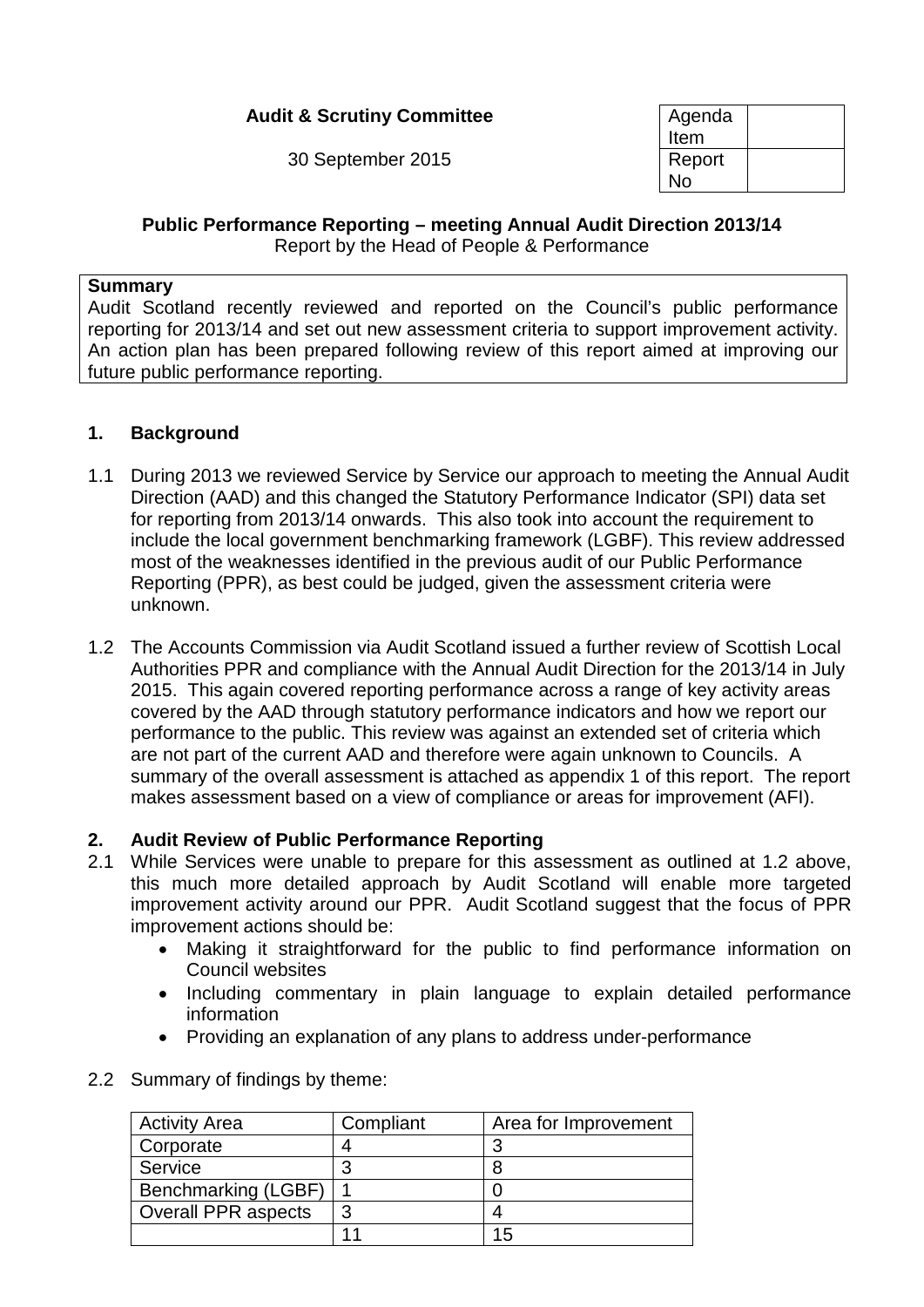- 2.3 The Council met assessment criteria in the following areas:
	- Responsiveness to communities (1.1)
	- Revenues & service costs (1.2)
	- Employees (1.3)
	- Sustainable development (1.6)
	- Cultural and community services (2.4)
	- Housing & homelessness (2.8)
	- Roads & lighting (2.10)
	- Structured approach to reporting (4.1)
	- Customer satisfaction (4.2)
	- Dialogue with the public  $(4.6)$

There is positive feedback on the above functions along with helpful suggestions to further develop our approach.

#### 2.4 Areas for improvement

There were areas for improvement (AFI) identified in Corporate, Service and overall approaches to PPR. There were a number of key messages to support improvement activity across all AFI and these are:

- A broader range of indicators are needed;
- Insufficient information to judge performance:
- Further benchmarking and trend information is needed;
- More analysis and contextual information needed to support data;
- More use of graphs and charts.

#### 2.5 Improvement Actions

The report has provided useful information to support improvement activity on PPR and appendix 2 provides an action plan for improvement. In addition the following action have already been taken:

- The Corporate Performance Team has refocused a Corporate Performance Officer post onto PPR. This includes SPi reporting and developing the Council's corporate performance web pages to improve accessibility including the use of graphic information.
- Benchmarking information is accessible from the Council Performance web pages.
- While across Scotland results have been mixed, the Scottish National Performance Forum, of which the Council is an active member, has and will be arranging sharing of best practice to support improvement activity.

The actions above and in appendix 2 should strengthen the Council's approach to PPR. However the approach needs to be balanced taking into account available resources and competing priorities at both Corporate and Service levels. Given the timing of the report only limited change may be achievable for 2014/15 (due by March 2016) with more significant improvement achievable for 2015/16 reporting.

#### **3. Highland identified good practice**

- 3.1 There were two areas which Audit Scotland identified and reported on good practice. There were:
	- The Council's effective use of customer satisfaction information through the citizen's panel survey of performance and attitudes. They highlighted the effective use of the panel, improvement action based on results and the use of graphics and analysis.
	- Accessibility through effective use of webcasting technology. There was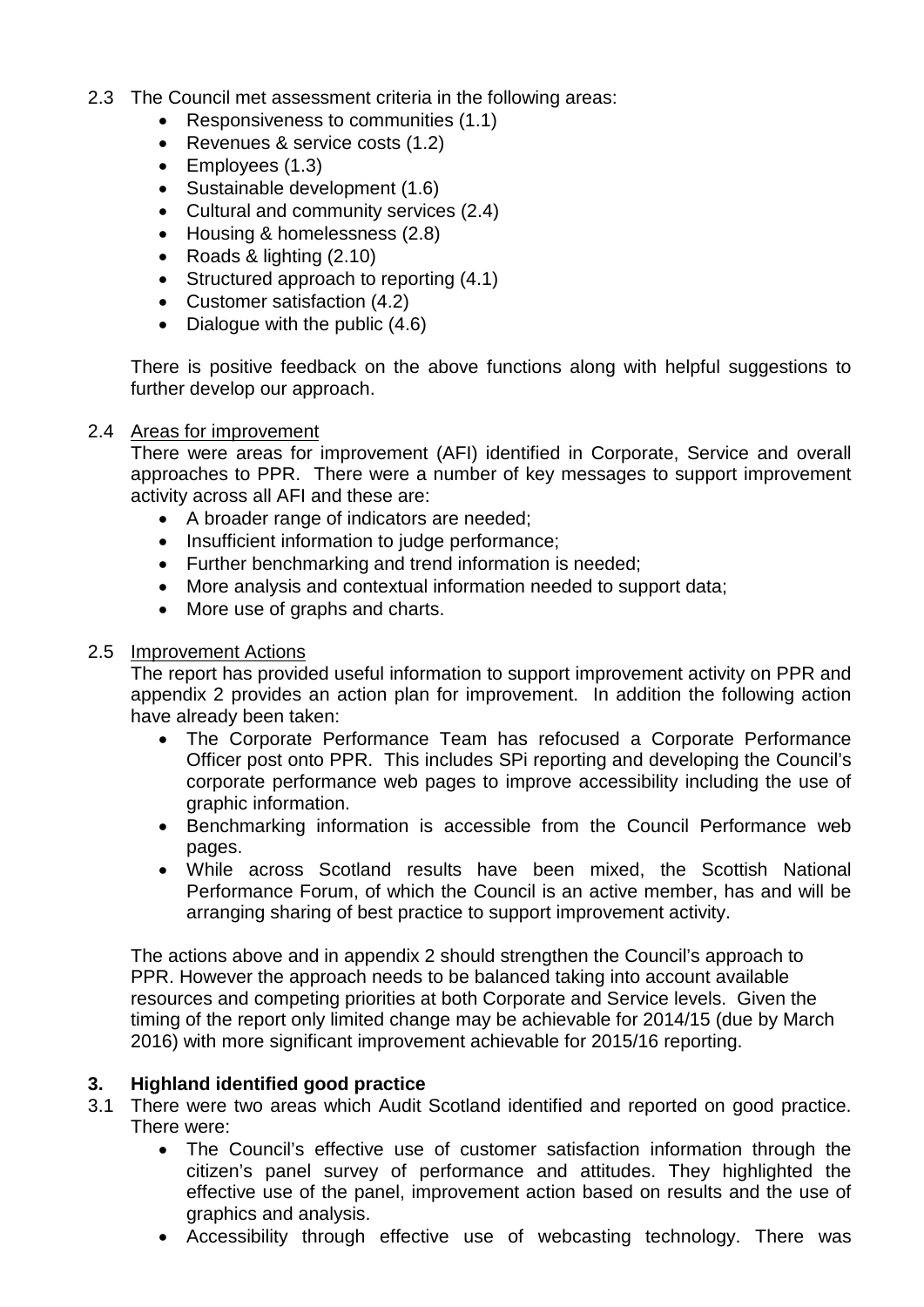particular interest in the live broadcast of meetings where performance was being discussed and access offered at a later date via the webcast archive. This was seen as innovative and addressing geographical remoteness.

#### **4. Future Direction**

4.1 Audit Scotland has recognised that the current Audit Direction needs review as it doesn't currently provide detailed guidance on PPR when compared to the assessment criteria applied. They have indicated this is underway and likely to result in changes to the current requirements on statutory performance information. This is expected to be published in December 2015 and may require further adaptation of the Council's approach and the improvement actions outlined in Appendix 2 and at 2.5 above.

#### **5. Implications: Resources; Legal; Equalities; Climate Change/Carbon Clever; Rural and Risk**

- 5.1 While the external audit process has no implications, the audit of some indicators ensures that there are SPIs in place as evidence for some duties and commitments and also focus on the accessibility of data to the public. These are:
	- Equalities: SPis on Women in Management, Disabled Access to Buildings and accessibility of PPR to the public.
	- Climate Change/Carbon Clever: Refuse recycling, energy cost and consumption
	- Rural: a range of services which relate to rural areas including roads maintenance, recycling and waste and specifically the cost of delivering these and other services impact on Council performance and benchmark positions.
	- Risk: the audit of PPR provides the Council with opportunities to improve PPR and thereby meet statutory duties on PPR.

#### **6. Recommendations**

6.1 Members are asked to:

- Note the content of the assessment in appendix 1 of the report;
- Approve the action plan detailed in Appendix 2 and the actions in paragraph 2.5 above.

Signature:

Designation: Chief Executive

Author: Evelyn Johnston, Corporate Performance Manager

Date: 25.08.14

Appendix 1 – Highland Council, Assessment of Public Performance Reporting 2013/14 Appendix 2 – Highland Council, Action Plan, Public Performance Reporting 2013/14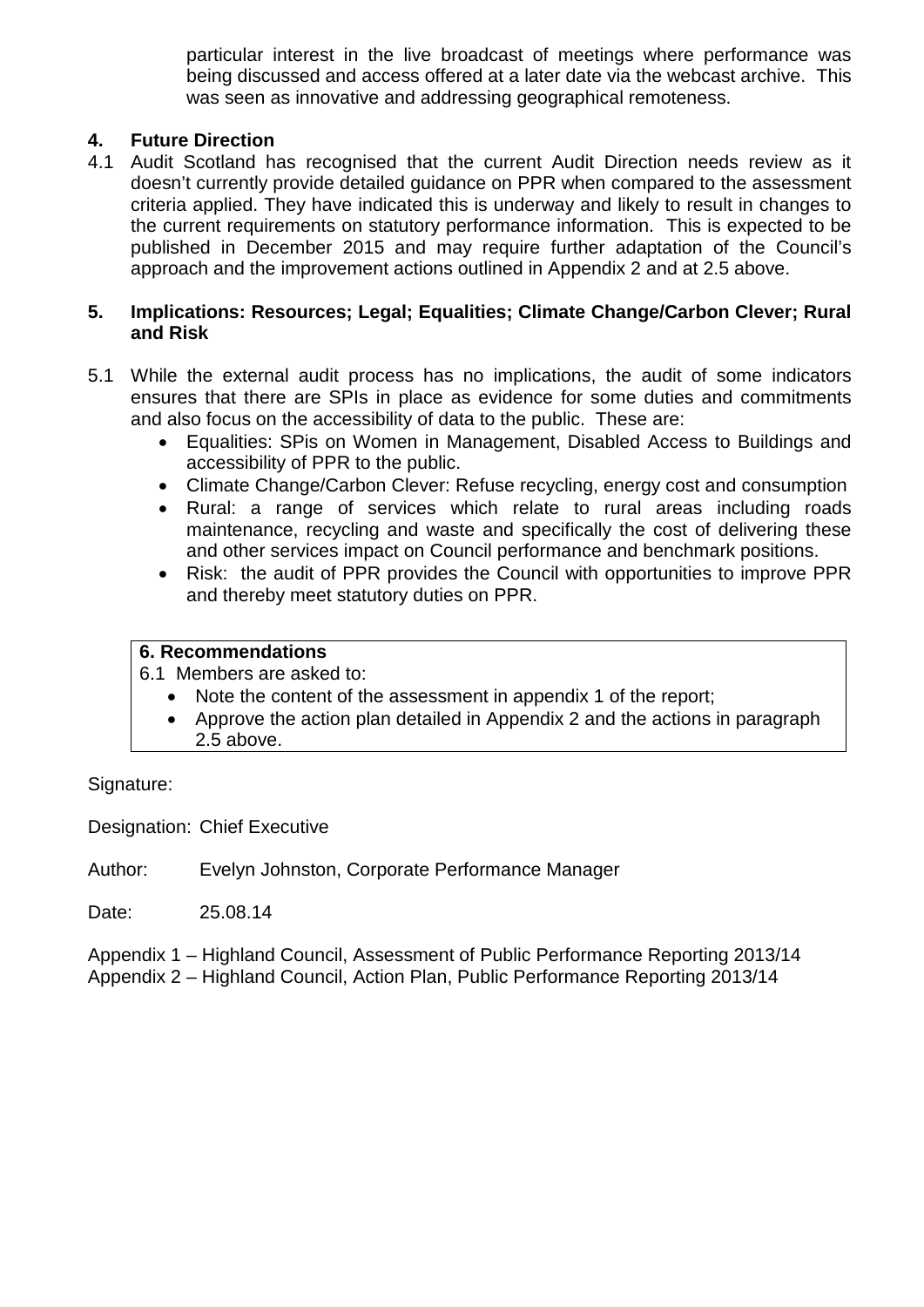# **HIGHLAND COUNCIL**

# ASSESSMENT OF THE COUNCIL'S PUBLIC PERFORMANCE REPORTING FOR 2013/14

| Organisation      | Roles                 | Name , title                       | <b>Email</b>                                | Telephone | Mobile        |
|-------------------|-----------------------|------------------------------------|---------------------------------------------|-----------|---------------|
| <b>PABV Group</b> | <b>Audit Scotland</b> | Douglas Black, Audit Manager       | SPquery@audit-scotland.gov.uk 0131 625 1856 |           | 07599 996 698 |
| Audit Scotland    | Auditor               | Stephen Boyle, Assistant Director  | SBoyle@audit-scotland.gov.uk 0131 625 1616  |           | 07786 117 238 |
| Audit Scotland    | Auditor               | Maggie Bruce, Senior Audit Manager | mbruce@audit-scotland.gov.uk 0131 625 1954  |           | 0787 963 3665 |

Key links – if a link does not open the web page/document you seek, please copy and paste the link into your web browser. Links valid as at April 2015.

#### **SPI 1. Corporate management**

- Home > Council and government > Council information, performance and statistics > How we are performing
	- o Annual Corporate Performance Report 2013/14
	- o Statutory Performance Indicators 2013/14 (SPI report)
	- o Annual Performance Supplement December 2013 (newspaper supplement)
	- o Public performance survey
	- o What you told us There are links on this page to local Service analysis of LGBF indicators. This provides narrative relevant to SPi1,2 & 3 as all LGBF are used as evidence for SPI 182

#### SPI 2. Service performance

- . Home> Council and government > Council information, performance and statistics > How we compare to other councils >
- o Corporate Services, Children's Services, Culture and Leisure Services, Environmental Services, Corporate Asset, Housing Services, Economic Development SPI 3. LGBF
- . Home > Council and government > Council information, performance and statistics > See how we compare and mylocalcouncil

#### Links to SPIs / summary of ratings

| <b>SPI 1. Corporate</b>                  |     | Rating SPI 2. Service             |            | Rating SPI 3. LGBF |                          | Rating 4. Overall aspects           | Rating     |
|------------------------------------------|-----|-----------------------------------|------------|--------------------|--------------------------|-------------------------------------|------------|
| 1.1 Responsiveness to communities        | YES | 2.1 Benefits administration       | <b>AFI</b> | <b>3.1 LGBF</b>    | Yes                      | 4.1 Structured approach             | YES        |
| 1.2 Revenues & service costs             | YES | <b>2.2 Community care</b>         | AFI        |                    |                          | <b>4.2 Customer satisfaction</b>    | YES        |
| <b>1.3 Employees</b>                     | YES | 2.3 Criminal justice social work  | AFI        |                    |                          | <b>4.3 Balanced picture</b>         | <b>AFI</b> |
| 1.4 Assets                               | AFI | 2.4 Cultural & community services | YES        |                    |                          | <b>4.4 Comparators</b>              | AFI        |
| <b>1.5 Procurement</b>                   | AFI | 2.5 Planning                      | AFI        |                    |                          | 4.5 Financial & cost information    | AFI        |
| YES<br>1.6 Sustainable development       |     | 2.6 Education of children         | <b>AFI</b> |                    |                          | YES<br>4.6 Dialogue with the public |            |
| 1.7 Equalities & diversity<br><b>AFI</b> |     | 2.7 Child protection/social work  | AFI        |                    |                          | <b>4.7 Accessibility</b>            |            |
|                                          |     | 2.8 Housing & homelessness        | YES        |                    |                          |                                     |            |
|                                          |     | <b>2.9 Protective services</b>    | AFI        |                    |                          |                                     |            |
|                                          |     | 2.10 Roads & lighting             | YES        |                    |                          |                                     |            |
|                                          |     | 2.11 Waste management             | AFI        |                    |                          |                                     |            |
| <b>Number of Yes</b>                     | 4   |                                   | з          |                    |                          |                                     | 3          |
| <b>Number of AFI</b>                     | 3   |                                   | 8          |                    | $\overline{\phantom{a}}$ |                                     | 4          |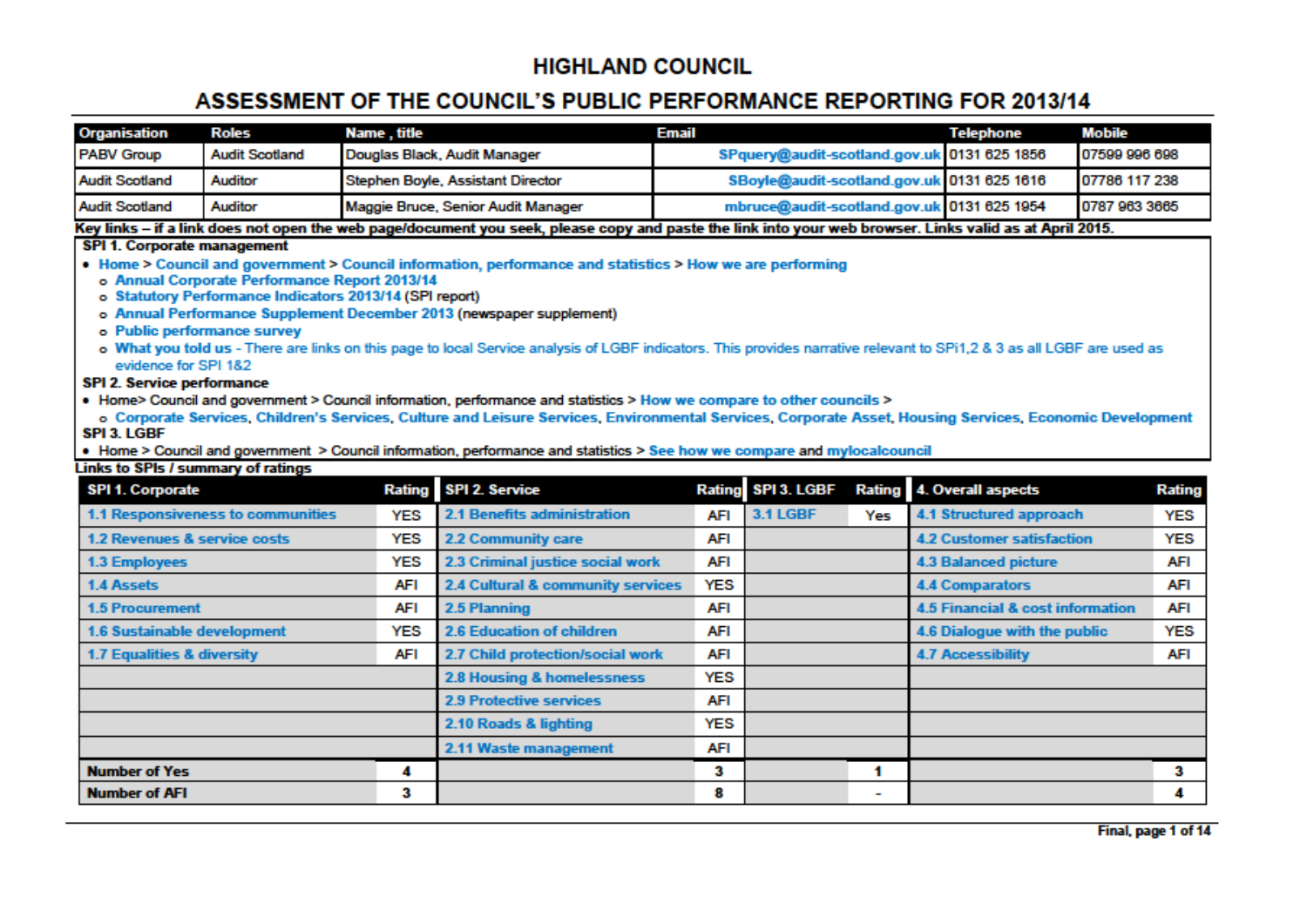# **Action plan – PPR 2013/14**

| <b>No</b>      | Para                                   | <b>Area for Improvement</b>                                                                                                                                                                                                                                                                      | <b>Management</b><br>response & proposed<br>action                                                                                                                                                | <b>Responsible</b><br>officer                                       | <b>Action</b><br>date        |
|----------------|----------------------------------------|--------------------------------------------------------------------------------------------------------------------------------------------------------------------------------------------------------------------------------------------------------------------------------------------------|---------------------------------------------------------------------------------------------------------------------------------------------------------------------------------------------------|---------------------------------------------------------------------|------------------------------|
| $\mathbf{1}$   | 1.4                                    | <b>Corporate - Assets</b><br>Audit view is there is<br>insufficient information<br>provided for the public. More<br>indicators supported by<br>contextual information are                                                                                                                        | Service to develop<br>performance pages in<br>relation to its SPIs and<br>develop narratives and<br>graphic content.                                                                              | Director of<br>Development &<br>Infrastructure                      | February<br>2016             |
|                |                                        | suggested to provide a more<br>comprehensive picture of<br>performance.                                                                                                                                                                                                                          | Service to propose<br>supplementary SPIs.                                                                                                                                                         | Director of<br>Development &<br>Infrastructure                      | November<br>2015             |
| $\overline{2}$ | 1.5                                    | <b>Corporate - Procurement</b><br>Audit view is there is<br>insufficient information<br>provided for the public to<br>enable them to understand<br>Council performance. More<br>indicators supported by<br>contextual information are<br>suggested to provide a more<br>comprehensive picture of | Develop Finance<br>performance web pages<br>to provide the public<br>with access to more<br>detailed narrative,<br>graphics, benchmark<br>positions and<br>improvement actions on<br>procurement. | Director of<br>Finance                                              | December<br>2015             |
|                |                                        | performance.                                                                                                                                                                                                                                                                                     | Review procurement<br>SPIs identify<br>weaknesses and agree<br>supplementary SPIs.                                                                                                                | Director of<br>Finance                                              | November<br>2015             |
| 3              | 1.7                                    | <b>Corporate - Equalities</b><br>Audit recognised the<br>comprehensive reporting on<br>equalities, but felt there<br>needed to be a more<br>comprehensive set of SPIs<br>with trend analysis.                                                                                                    | <b>Equalities Working</b><br>Group to identify<br>supplementary<br>indicators to be adopted<br>as SPIs and reported<br>against the Fairer<br>Highland Plan.                                       | <b>Head of Policy</b><br>& Reform                                   | October<br>2015              |
|                |                                        |                                                                                                                                                                                                                                                                                                  | Publish reports on<br><b>Fairer Highland</b><br>performance on the<br>Equalities web pages                                                                                                        | <b>Head of Policy</b><br>& Reform                                   | October<br>2015 &<br>ongoing |
| 4              | 2.1<br>2.2<br>2.3<br>2.5<br>2.6<br>2.7 | <b>Service Delivery:</b><br><b>Benefits Administration</b><br><b>Community Care</b><br><b>Criminal Justice Social</b><br><b>Work</b><br><b>Planning</b><br><b>Education of Children</b><br><b>Child protection &amp; children'</b>                                                               | <b>Develop Service</b><br>performance web pages<br>to provide the public<br>with access to more<br>detailed narrative,<br>graphics, benchmark<br>positions and<br>improvement actions.            | <b>All Service</b><br>Directors/<br>Service<br>Performance<br>Leads | February<br>2016             |
|                | 2.9<br>2.11                            | social work<br><b>Protective Services</b><br><b>Waste Management</b><br>Audit's view for the services/<br>functions above was on                                                                                                                                                                 | <b>Review Service SPIs</b><br>identify weaknesses<br>and agree KPIs and<br>supplementary SPIs                                                                                                     | <b>All Service</b><br>Directors/<br>Corporate<br>Performance        | December<br>2015             |